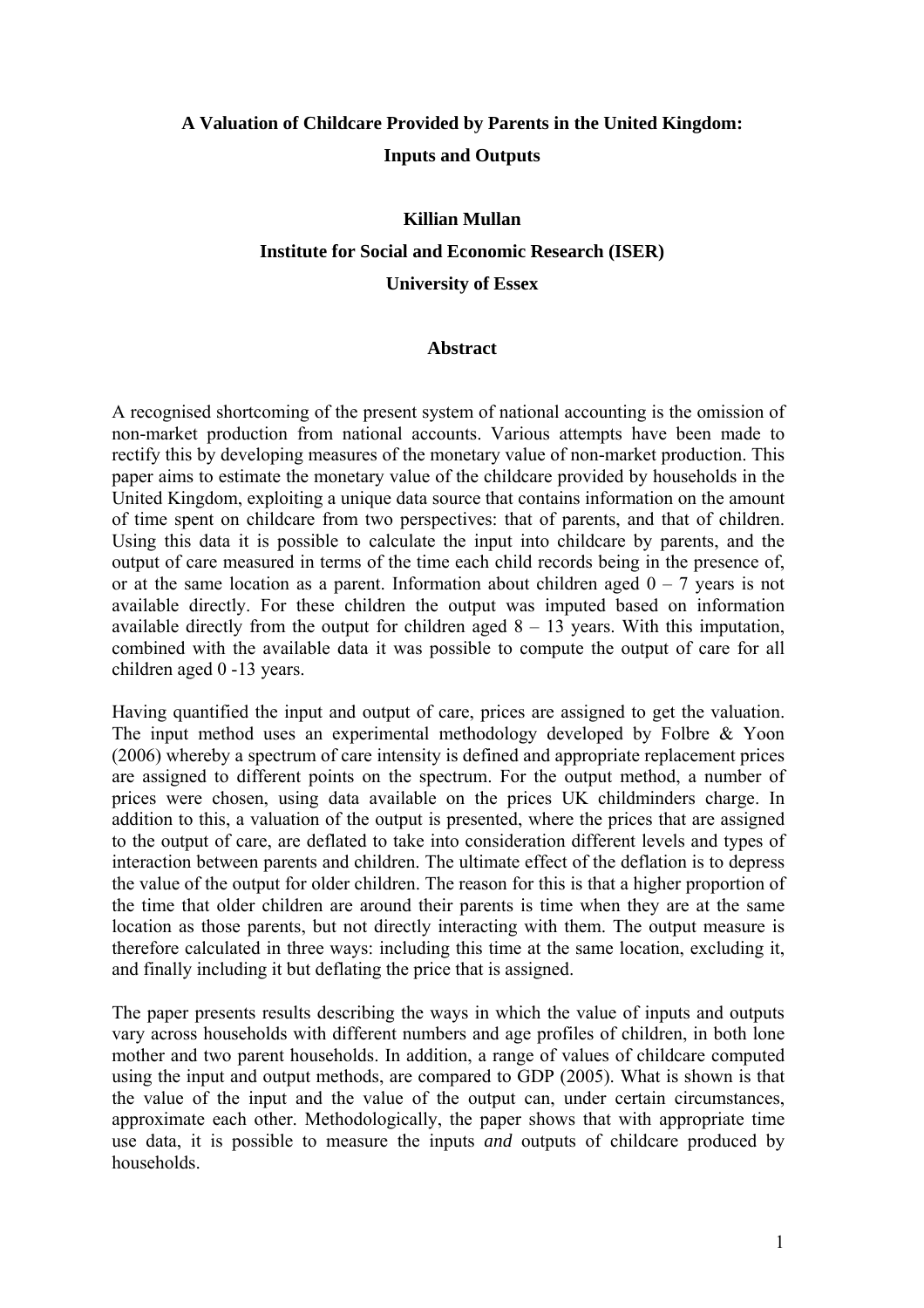## **1. Introduction**

If a parent chooses not to perform various childcare activities, but rather purchase those services in the market, there will be an increase in the national product. The famous paradox, where the housekeeper who marries her employer, reduces the national output, is played out in reverse in this scenario.<sup>1</sup> In the UK there is growing demand for childcare services, due to increasing numbers of women working in paid employment. Increased government expenditure to subsidise some of this 'extra' childcare requirement is an implicit recognition of the 'public-good' nature of the childcare provided by parents<sup>2</sup>. The increasing portion of childcare, which becomes 'visible' is likely, however, to remain small in relation to all of the care provided by parents, and it is inconsistent to imply that some of it is valuable, whilst the vast majority of it is not, simply by virtue of the fact that it is traded in the market, as opposed to being produced by parents within the home.

Two important implications follow from this. The first is that strictly speaking, any increase in gross domestic product (GDP) as a result of any increase in the production of childcare services in the market, be it from private enterprise, direct government expenditure, or some combination of both, may simply be a transfer of productive activity from one context to another. If households do not reduce their provision of childcare, then the growth in the product will be genuine. But if there is a one for one swap, then the growth in product is illusory. Secondly, there is much talk of the 'childcare sector'. This phrase in fact, refers to only a small fraction of the total childcare produced in society. It will not be possible to say anything meaningful about the entire production of childcare, without some measure of the value of the childcare produced within households. The aim of this paper is therefore to present a valuation of the childcare provided by parents in the UK.

Gershuny (1979) writes that time budget diaries present the best opportunity to measure the activities associated with household production. In measures of the value of household production, time budget data has invariably been used to quantify the time inputs to household production (Short 2000). This paper presents a valuation of

 $\overline{a}$ 

<sup>&</sup>lt;sup>1</sup> Clarke (1958) credits Pigou with this.

 $2$  It is estimated that UK government expenditure will need to increase to 2.6% of GPD (PricewaterhouseCoopers 2004) cited in:

http://www.eurofound.europa.eu/emcc/content/source/eu06016a.html?p1=ef\_publication&p2=null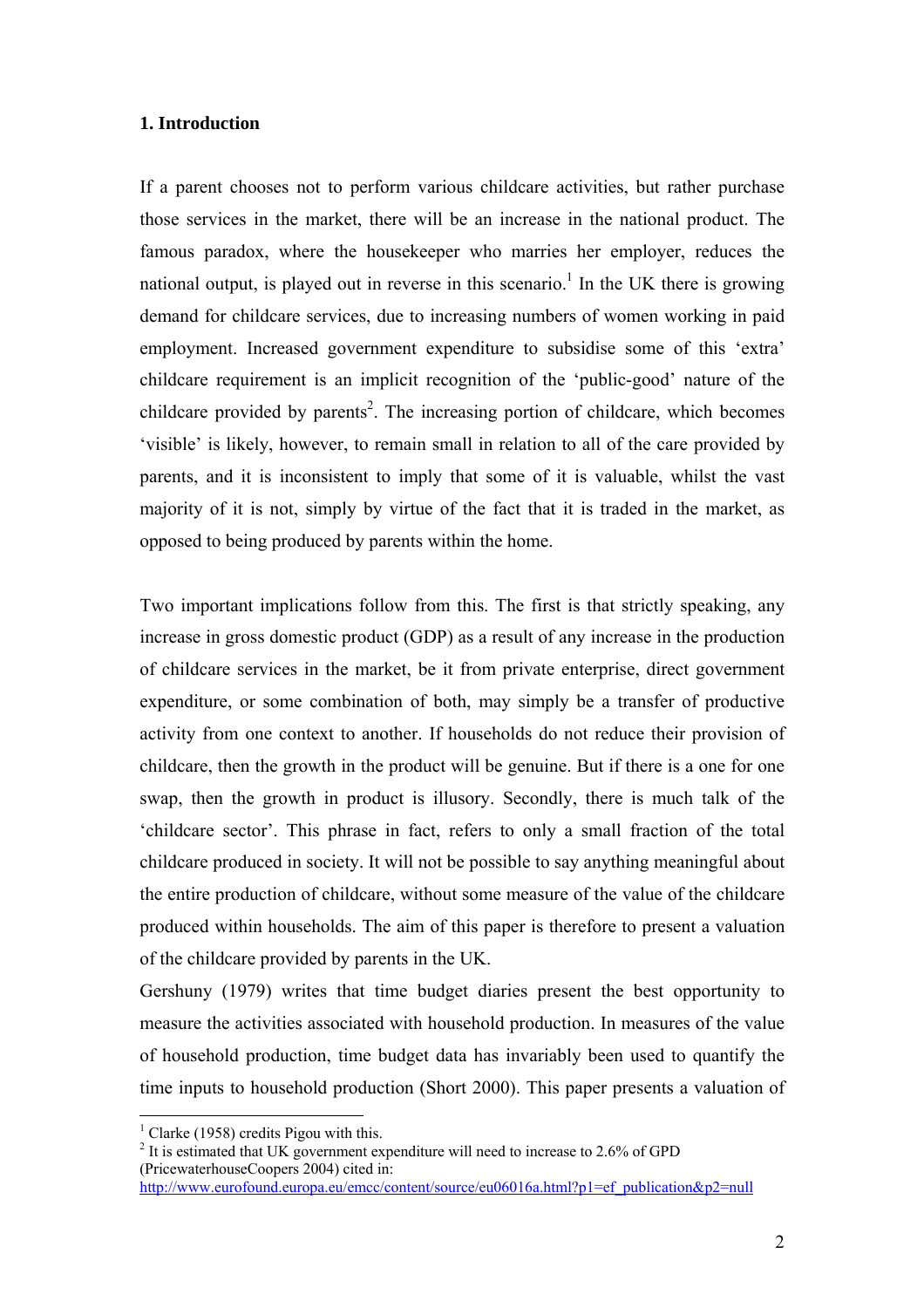childcare, which is unique, in that it uses time budget data to estimate a value for the inputs to, and outputs from childcare provided by parents. Previous research lays the quantitative foundations for the valuation of home produced childcare set out here. Mullan (2007) focuses on the time that parents devote to childcare, which is the basis of the input valuation of childcare. Mullan (forthcoming) looks at care from the child's viewpoint. This latter paper exploited a unique feature of the United Kingdom Time Use Survey 2000-01 (hereafter UKTUS), as the survey systematically collected child diaries. Matching parent and child diaries, it is possible to gain a reliable estimate of the time that children are with their parents, which is the essence of a valuation of the output of childcare.

To value the parental production of childcare, it is necessary to assign wages for the labour input, or prices for the output, which are observed in the childcare market. Estimates will vary depending on the wages or prices assigned, and also depending on how much time is included in the valuation. Instead of producing a single estimate, a range of estimates are presented both for the input and output methods. The estimates of the inputs and outputs of childcare, range as a result of assigning different shadow wages or prices respectively. Furthermore they differ in terms of what is included in the valuation.

The organisation of the remainder of this paper is as follows. Section two looks at the rationale for valuing household production, and also the reasons why it has been excluded from the core national accounts, and its ultimate inclusion in a satellite account. Section three outlines the two main methods for valuing household production; furthermore issues relevant to the choice of appropriate method are discussed. Some recent examples of valuations of home produced childcare are also reviewed. The data set is then described in section four, followed by a detailed exposition of the methods used in this valuation in section five. Results are then discussed in section six. Section seven concludes.

# **2. Rationale**

From a feminist perspective, the point of extending national accounts is to make women's work, or, more generally, their contribution to society, visible (Waring,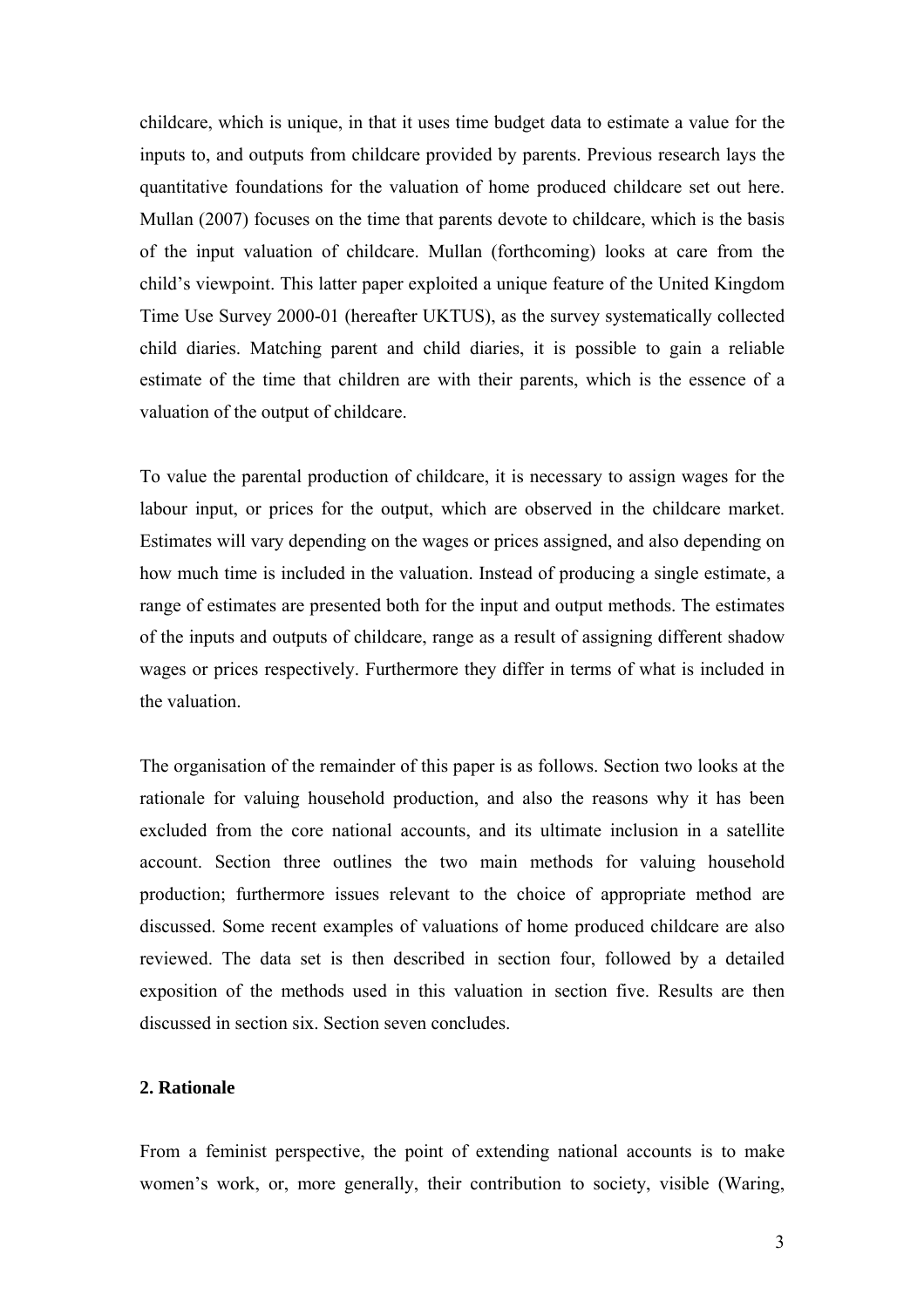1999). The basic thrust of the feminist argument is to gain recognition and appreciation of women in society. Ferber (1980) poses the question as to whether housework is 'Priceless or Valueless?' The contention is that "our failure to assign a price for the services of the homemaker has tended to convey the impression that they are valueless rather than priceless.<sup>3</sup> (p.387) Explicit in this is an assertion that in order for women's contribution within the domestic sphere to be fully appreciated, it is necessary to value that time in market terms. On the international stage, the United Nations International Research and Training Institute for the Advancement of Women (INSTRAW), has published a number of reports looking at the valuation of household production, and reviewing various estimations worldwide (INSTRAW 1995, 1996).

Households are the source of much welfare creation, and economists and national accountants are keenly aware that GPD is not a comprehensive measure of welfare. Nordhaus and Tobin (1973: P. 517) have argued that the exclusion of non-market work from national accounts casts doubt on measures of economic growth and gives 'the impression that economists are blindly materialistic.' Many of the key national accounts concepts and statistics were developed by Colin Clarke and Simon Kuznets in the UK and USA respectively, whose work focused on estimating national income. Both Kuznets and Clarke have conducted studies into the valuation of household production, Kuznets early in his career  $(1929)^4$  and Clarke later in his career (1958). Clarke in particular, is uncompromising in his criticism of the exclusion of household production from the national accounts, saying that "[t]heoretically...it cannot be defended" (P: 205).

Goldschmidt-Clermont (1990) lists nine 'uses' for the accounting of the domestic sphere. Her coverage is expansive including economic policy, labour policy, income distribution policy, social policy, fiscal policy and population policy. To this are added benefits to the legal system (especially common law in divorce cases), improvements in the allocation of productive resources and finally to help in monitoring the economy. There is quite simply, from her point of view, not a single area of life in modern society that would not benefit from the added information

 $\overline{a}$ 

 $3$  Eichler (1985) makes a similar point saying that women's contribution is valueless, as men are ascribed the role of money-making.

<sup>4</sup> Cited in Hawrylyshyn (1976)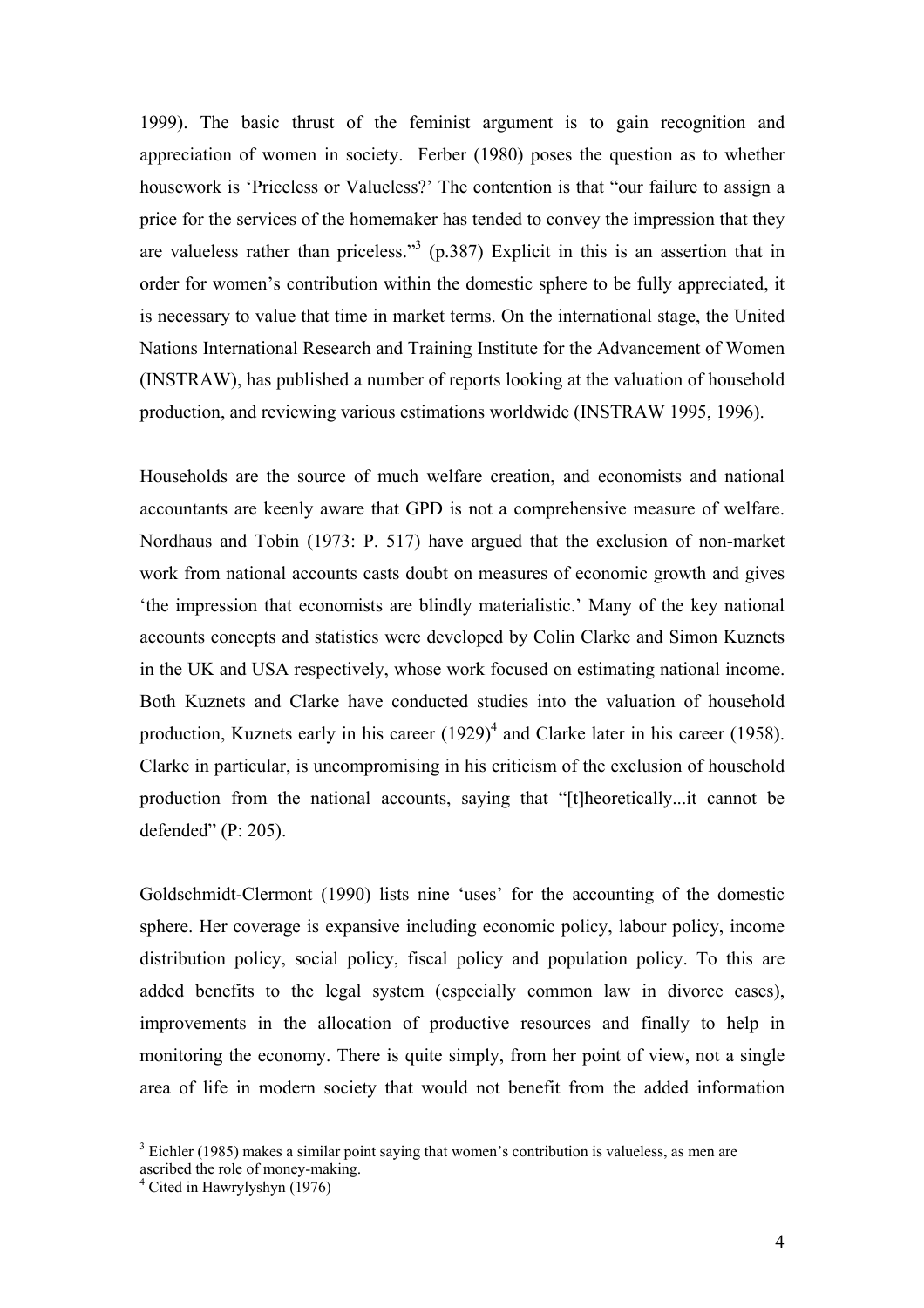generated from accounting for household production. Momentum built up from a variety of points, has resulted in a formal recognition of the importance of accounting for household production within the United Nations System of National Accounts (SNA), where in 1993, guidelines for accounting for household production in a satellite account, were incorporated into international guidelines for core national accounts.

#### *2.1 Why is household production excluded?*

 $\overline{a}$ 

The process of production is the locus of the national accounts, which focus on the monetary transactions that occur as a result of this process (Studentski 1958).<sup>5</sup> The development of the system of national accounts as we have it today is closely aligned with three developments in economic theory: input-output analysis associated with the work of Wassily Leontief, the Keynesian revolution and advances in econometric modelling (Bos 2003). On this latter development, the purpose of the national accounts was to merge two time patterns, one pattern being the overarching pattern of change, the second being the basic pattern of capital-using production (Hicks 1982: pp 221). Econometric models of the business cycle required good data on economic aggregates; clear definitions of both the variables themselves and the relationships between variables. Perhaps most importantly however, there was an emphasis on equality between inputs and outputs. This involved the utilisation of a system of double entry book keeping as the 'economic accounting approach' took hold (Carson 1975).

The national accounts therefore present a picture of the entire formal economic system; a record of market activity. A body of knowledge on national accounting became formalised in a set of guidelines called the System of National Accounts, which are periodically updated and published by the United Nations, the most recent in 1993 (UNSNA 1993).<sup>6</sup> These guidelines specify a clear production boundary (PB),

 $<sup>5</sup>$  Gershuny (2005) proposes that the locus of national accounts shift to the ultimate consumption of</sup> 'final service functions'. In this formulation the relative contributions of home and market production in the final provision of these 'service functions' can be presented within a unified framework. 6

 $6$  There are three generations of international guidelines (Bos 2003: p 17). For the United Nations the three generations are marked by the publication of successive versions of The System of Nation Accounts (SNA), first published in 1953 (SNA53) followed by SNA68 and most recently SNA93. The European Union began to take concrete shape during the second generation and published in 1970 the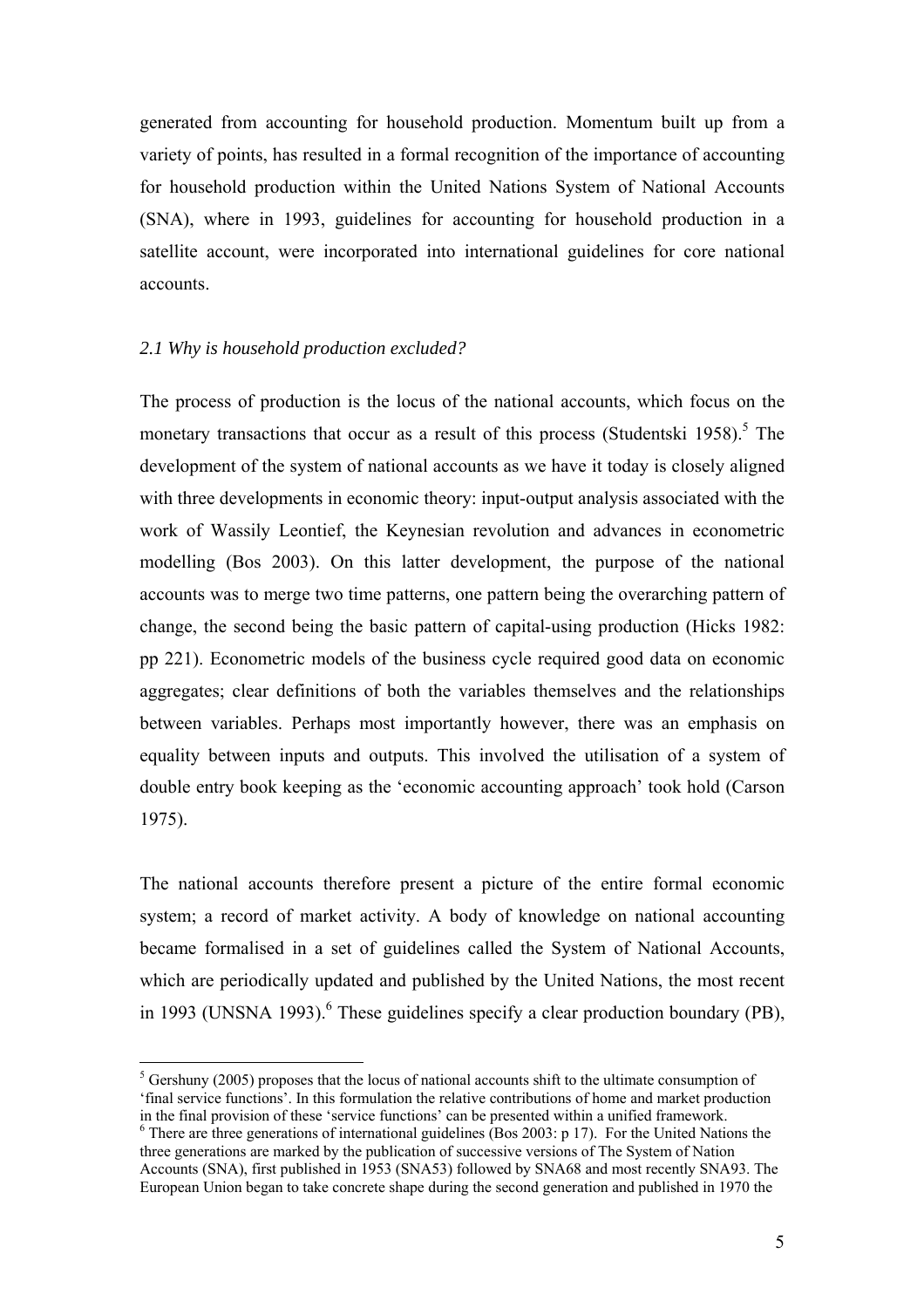within which labour is fully remunerated, goods and services are purchased, and it is therefore possible to sum the value added at each successive stage in the production process, which should when summed across the entire process, equal the total income and expenditure separately. The PB is drawn where this process is no longer feasible. It has been drawn, and remains firm, so as to exclude most household production for own consumption.

The absence of a price for the goods and services provided by households for own consumption, ensures that this PB will not be redrawn to include household production for own consumption. To do so would be to include a significant amount of non-monetary information, which could severely inhibit the accounts' usefulness for economic analysis (UNSNA, 1993: Para 1.21). SNA93 contains details of developments concerning satellite accounts for household production, which remain clearly outside of the PB but fall within what is termed a General Boundary  $(GB)$ .<sup>7</sup> Landberg & McCulla (2000), argue that a satellite account achieves two objectives. Firstly it simply illuminates the productive activity ongoing within the household. Secondly, it offers a structure that is more flexible by altering what is regarded as productive, or utilising alternative methods of valuation. The use of a satellite account is progressive in that household production will be counted; that the inputs to and outputs from, are clearly identified and assigned monetary value, the magnitude of which can be compared with production in the market. $8$ 

# **3. Valuing Household Production: A review of methods and literature**

Methods of valuing household production take their lead from the core national accounts. In the core accounts there is an income account that sums all incomes generated from production, and an expenditure account that sums all expenditure on goods and services produced.<sup>9</sup> Methods of valuing household production have sought

European System of Accounts (ESA70), which are actually legally binding for member states, and in the third generation (ESA95). The communist bloc also established guidelines known as the Material Product System (MPS69).

<sup>7</sup> The ESA95 is much more limited in terms of experimental developments, perhaps because of its legally binding character.

 $8\overline{B}$  Bos (2003: P. 147) argues that this is the only real use for a measure of household production.

<sup>&</sup>lt;sup>9</sup> The core accounts actually use three methods, the third being the Production Account, which is the sum of the value added at each successive stage in the production process. Taken together the three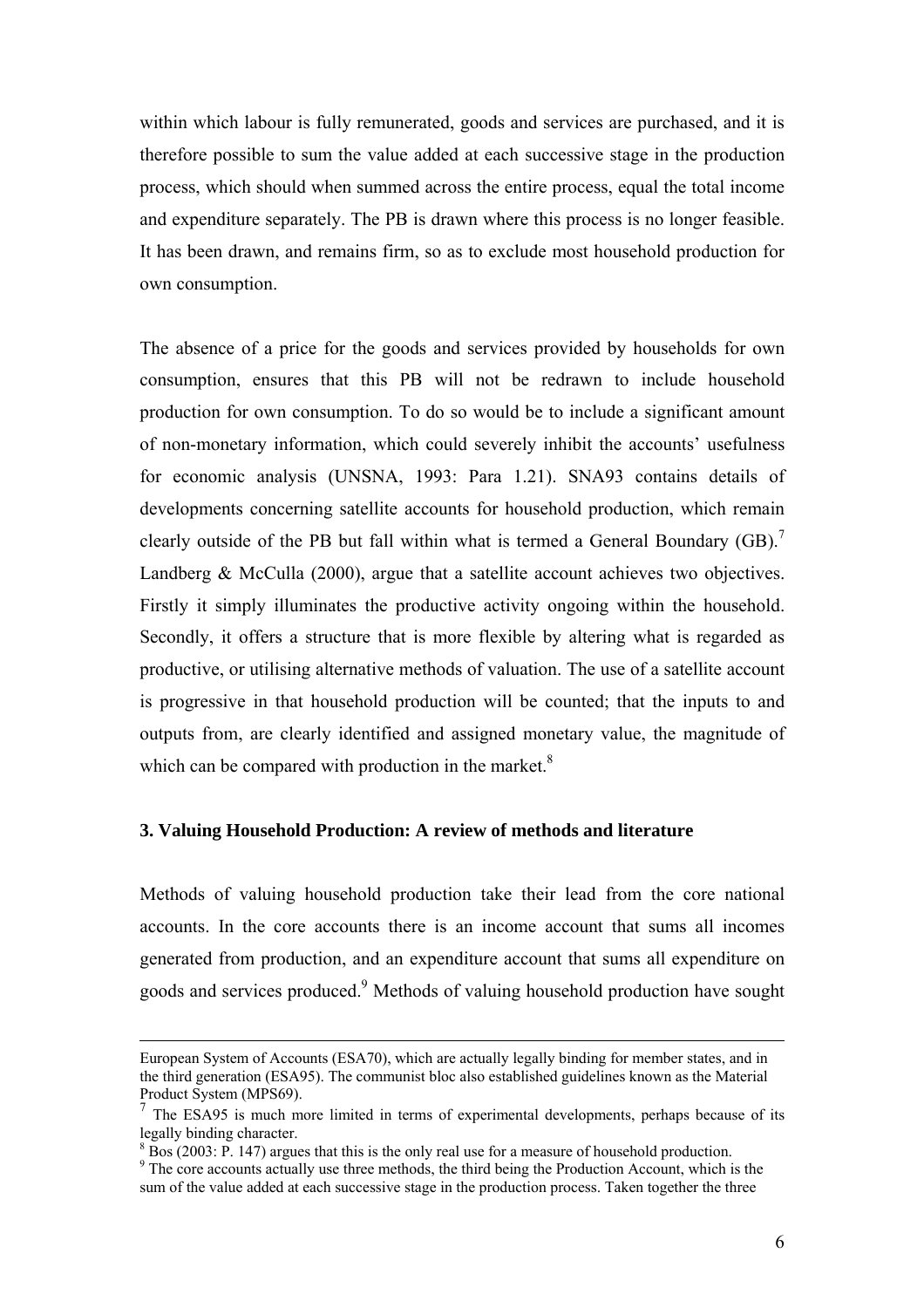to impute a shadow wage for the work done (an extension of the income account) or impute prices for the outputs produced (an extension of the expenditure account). The two methods for valuing household production are now discussed beginning with the input method and continuing with the output method.

#### 3.1Extending the Income Account: The Input Method

For the purposes of valuing time in an economic sense, the activity being performed needs to be understood in association with the specific outcomes and how, if at all, these mirror similar activities performed in the market. Quah (1993) divides domestic work into three categories. These are 'non-replaceable household production' (NHP), 'market replaceable household production' (MHP), and 'near-market replaceable household production' (NMHP). NHP will include aspects of personal care like brushing ones teeth, but also providing love, comfort and security to others in the home, much of which is undoubtedly associated with childcare. MHP is a restatement of the most intuitive and widely cited criterion, for deciding if an activity carried out within the household, can be considered work for the purposes of national accounts: the third person criterion. The criterion states that:

*…unpaid activities which are carried on by and for the members, which activities might be replaced by market goods, or paid services, if circumstances such as income, market conditions, and personal inclinations permit the services being relegated to someone outside the household group*  (Ried, 1934, p. 11, cited in INSTRAW 1995, p. 11)

Examples of MHP include cooking, various cleaning activities and many aspects of childcare. This is the main reference point for defining housework as 'work'. Sanik and Stafford (1983) make the point that Ried not only defined household production, but in doing so delimited it. This definition tends to focus attention on relatively menial aspects of household production, like cooking and cleaning, and the more physical aspects of childcare. Quah's NMHP attempts to capture some further aspects of household production that are market replaceable, but often tend to be ignored by a

accounts must equal, thereby providing a triangulated observation of the value of market production at any point in time.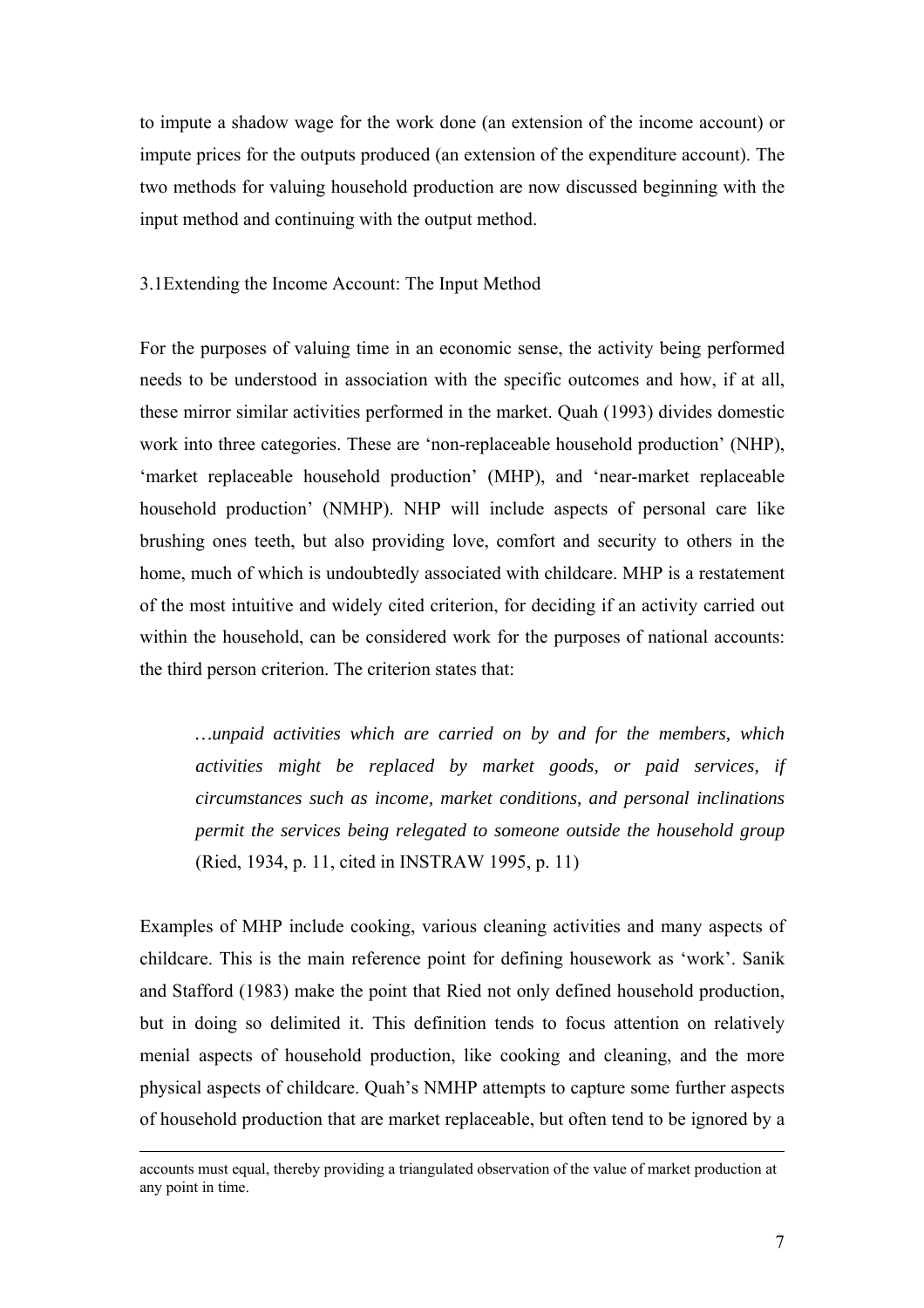strict adherence to the third person criterion. These are activities of a higher order like supervision and management tasks, providing tuition, counselling and advice to children and other family members. These are activities that are performed in a formal market context, and therefore should be incorporated into a measure of the value of household production. They are also activities closely associated with childcare.

INSTRAW (1996) points out that the lack of a clear valuation criterion is a major problem associated with valuing the time allocated to household production. This has led to a number of approaches to valuing the time spent doing activities associated with household production. One of these is known as the opportunity cost approach. This is based on an extension of the proposition in economic theory that, at the margin, the value of leisure is the wage rate. The extension states that the wage rate not only reflects the opportunity cost of leisure time, but also the opportunity cost of time spent in home production.<sup>10</sup> This method is criticised because it necessitates that time spent doing the same housework task, by individuals with differing levels of human capital, will be valued using different shadow wages. This is likely to lead to a distorted picture of the relative contributions of men and women.

The second major method of valuing the time input into household production is known as the replacement cost approach, and has two variants. It is possible in the first instance, to find a housekeeper who could perform all the tasks. This is known as the generalist replacement cost measure. Alternatively, there are workers performing specific tasks like cooking, cleaning or childcare. Imputing a shadow wage for distinct jobs is known as the specialist replacement cost measure.<sup>11</sup> The input method in this valuation will use a specialist replacement cost measure.

 $\overline{a}$ 

 $10$  This method follows directly from the household production function developed by Becker (1965). Indeed Gronau (1997) cites Becker's work as, amongst other things, stimulating a renewed interest in valuing household production.

<sup>&</sup>lt;sup>11</sup> In studies that employ the input approach there is often a comparative element and a discussion of the merits of the opportunity cost approach compared with a number of the replacement cost approaches. Murphy (1978, 1982) having compared opportunity cost and the market cost approaches at length, remains unable to state what the appropriate valuation of time should be. This is largely due to the fact that there was little difference in using either the opportunity cost or the replacement cost method. Alder and Hawrylyshyn (1978) also find little difference in either method concluding that household work measured about 40% of GNP. Ferber and Greene (1983) on the other hand urge caution in using the opportunity cost approach, preferring instead the replacement cost approach but conclude overall that their findings are suggestive rather than conclusive. Hawrylyshyn (1977) concluded that insecurity about methodology was the main reason that the research had no bearing in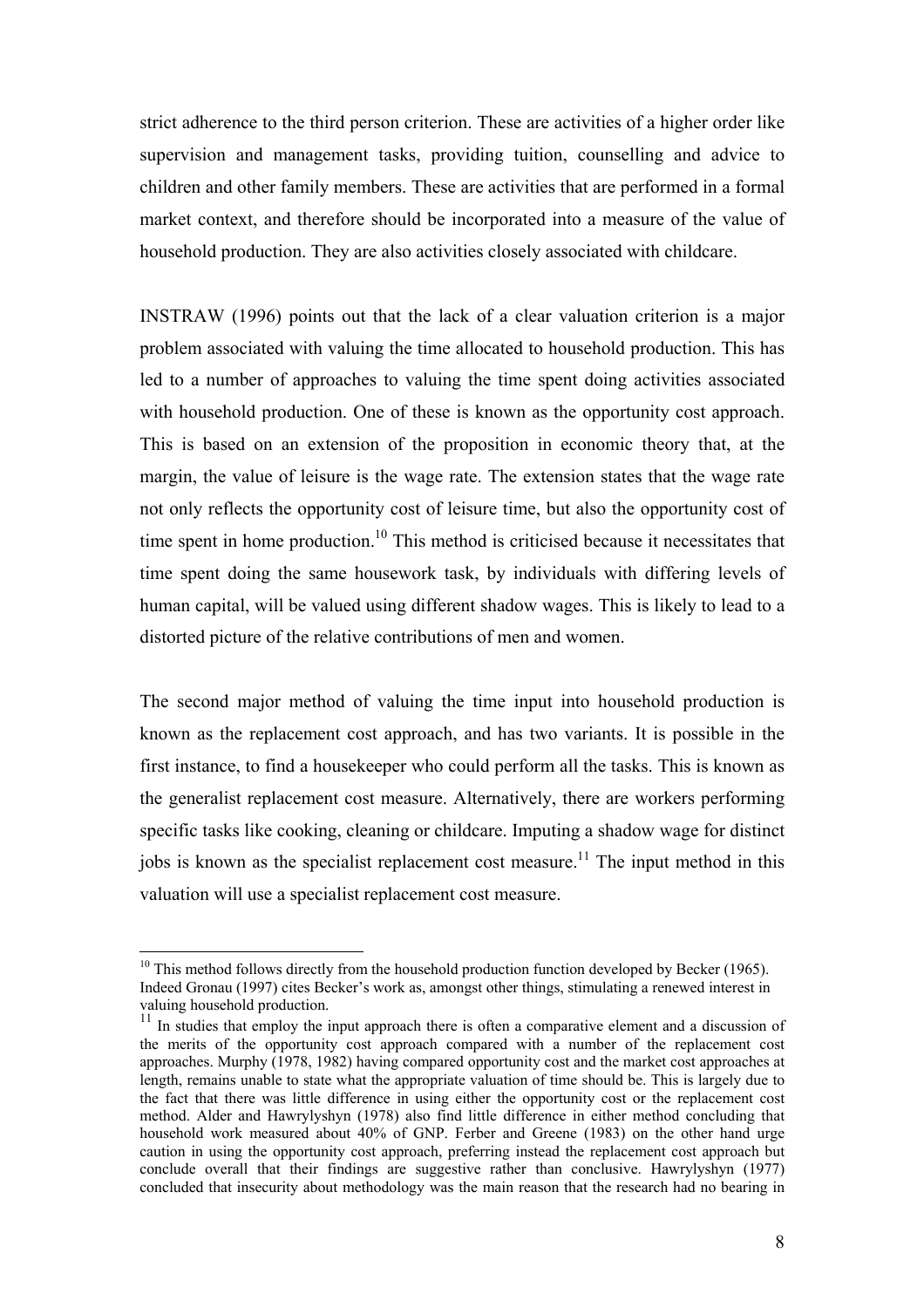#### *3.1.1Recent examples of valuing childcare using the input method*

Sousa-Poza, Schmid & Widmer (2001) carry out an input based estimation of childcare and other household production. To quantify the childcare they asked respondents, in a telephone interview, to recall how much time they spent the previous day doing childcare. They then apply a six different wages to this time. They use the wage of a general housekeeper and a specialist wage, both of which are replacement cost methods. In addition they employ three variations of the opportunity cost method. Firstly, they use gender specific average wages as a measure of opportunity cost.12 For non-employed people they use an estimated potential and reservation wage. These various approaches to valuing the time doing childcare result in an estimate ranging from 5% to 8% of Swiss GDP (1997). They find that the specialist replacement cost produces the highest value, whereas the generalist replacement cost method produces the lowest.

Varjonen & Aalto (2006) value childcare as part of a broader household satellite account. They use time use data derived from time budget diaries, focusing on primary childcare activities. Childcare is valued using a generalist replacement cost measure. They find that valued in this way, childcare is approximately 4% of Finnish GDP. This is less than the previous example. There are three likely reasons for this. The first is that, as noted, the generalist replacement cost method produced the lowest value in the Swiss estimate. Secondly the quantity of time valued by the Finnish estimate is less than that valued by the Swiss estimate. This is because estimates from time budget data tend to be less than those derived from recall methods. Finally, and perhaps most importantly, state involvement in childcare, and female labour force participation, are relatively high in Finland.

Folbre & Yoon (2006) conduct a valuation of childcare using a broader definition of the input of care. They include not just specific care activities, but also all time when a parent regarded a child as being 'in their care', which constitutes a significant body of additional time. Further to this they include in their valuation, what they call 'indirect childcare'. This is time spent doing other housework activities, where the

the policy arena. Ferber & Birnbaum (1980) echo this in arguing that the inability to resolve the argument between the two methods is one reason why it has not been included in GDP.

<sup>&</sup>lt;sup>12</sup> Goldschmidt-Clermont (1993a) criticises this, arguing that average wages are not the same as opportunity cost.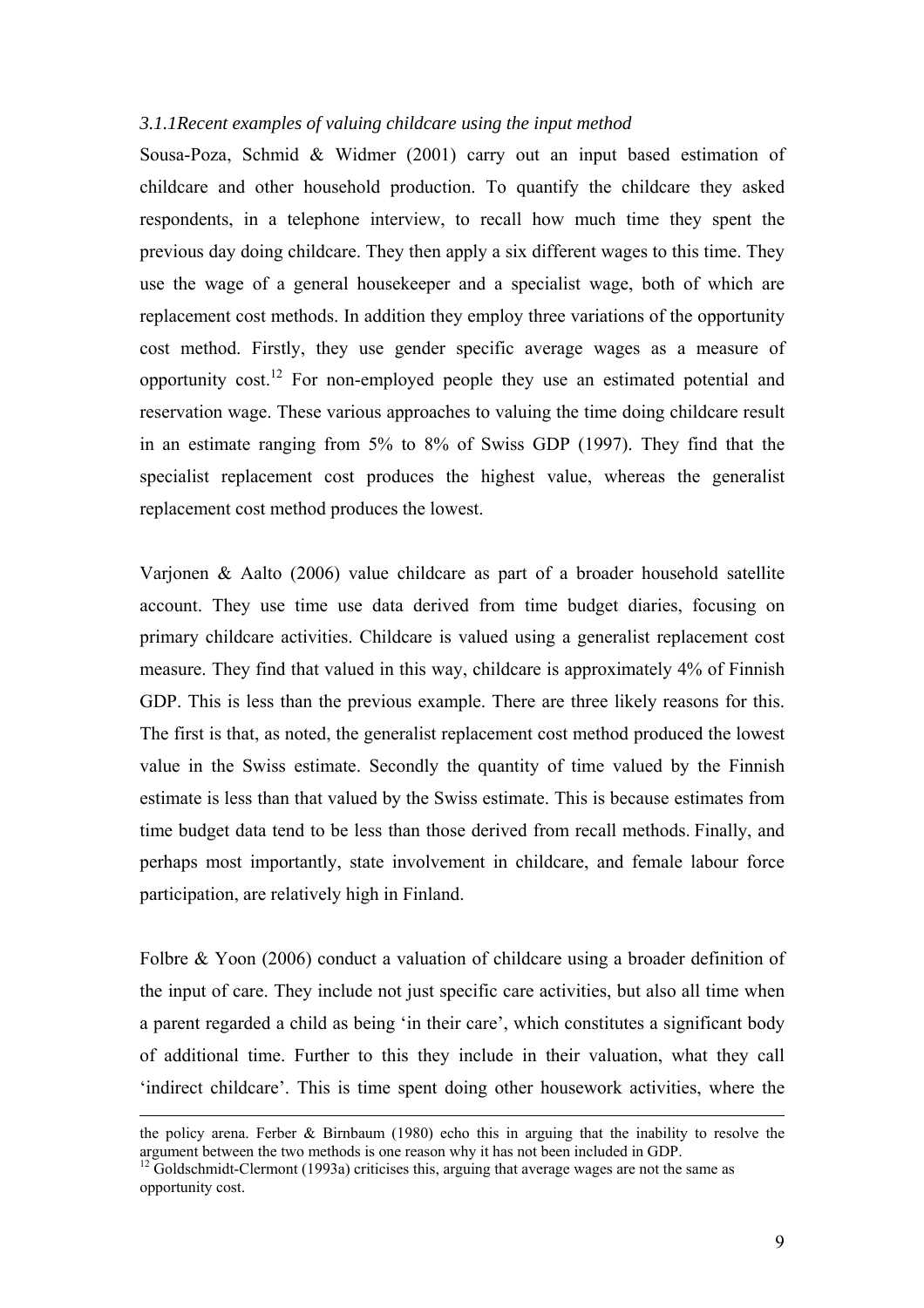motivation for the activity is the care of a child. Cooking a child's dinner would be one obvious example. As opposed to using the wage of a childcare worker for all the time spent caring for a child, they make a clear distinction between physical aspects of care and developmental care, placing a higher premium on the latter, by using the wages of a kindergarten teacher. In this sense they are employing an extended specialist replacement cost method. It might be expected that valuing such a large portion of time would result in a higher value of the childcare produced in households, relative to other estimates. Their work is at an early stage, but in terms of method, it is closest to the input method employed in this study.

## 3.2 Extending the Expenditure Account: The Output Method

The output method seeks to identify the outputs from household production process, and assign prices of similar outputs produced in the market. The price of a meal in a restaurant for example, would be assigned to meals produced within the home. Early examples include Goldschmidt-Clermont (1983), Sanik and Stafford (1983) and Bivens and Volker (1986).

#### *3.2.1 Recent examples of valuing childcare using the output approach*

Dalenberg, Fitzgerald & Wicks (2004) carry out an output based valuation of the childcare produced by households. For each child in a surveyed household, they ask for what proportion of their day they received care, as the primary function, from parents, other household members, school, babysitter, childcare facility, other friends and relatives and finally self care. They assume that no child under 5 does any selfcare i.e. they are never left unsupervised. They value the portion of the day where the household provided care, using prices from local day-care facilities. They find that the value of care derived using the output method is less than the value, if measured using an input method. They argue that economies of scale in day-care facilities are the main reason for this, leading to much lower prices being assigned in the output method compared to the input method.

Holloway & Tamplin (2001) carry out an output based valuation of all informal childcare, and not just that which is provided by parents, for the UK. They estimate the quantity of output of childcare provided by households, as the remainder of 24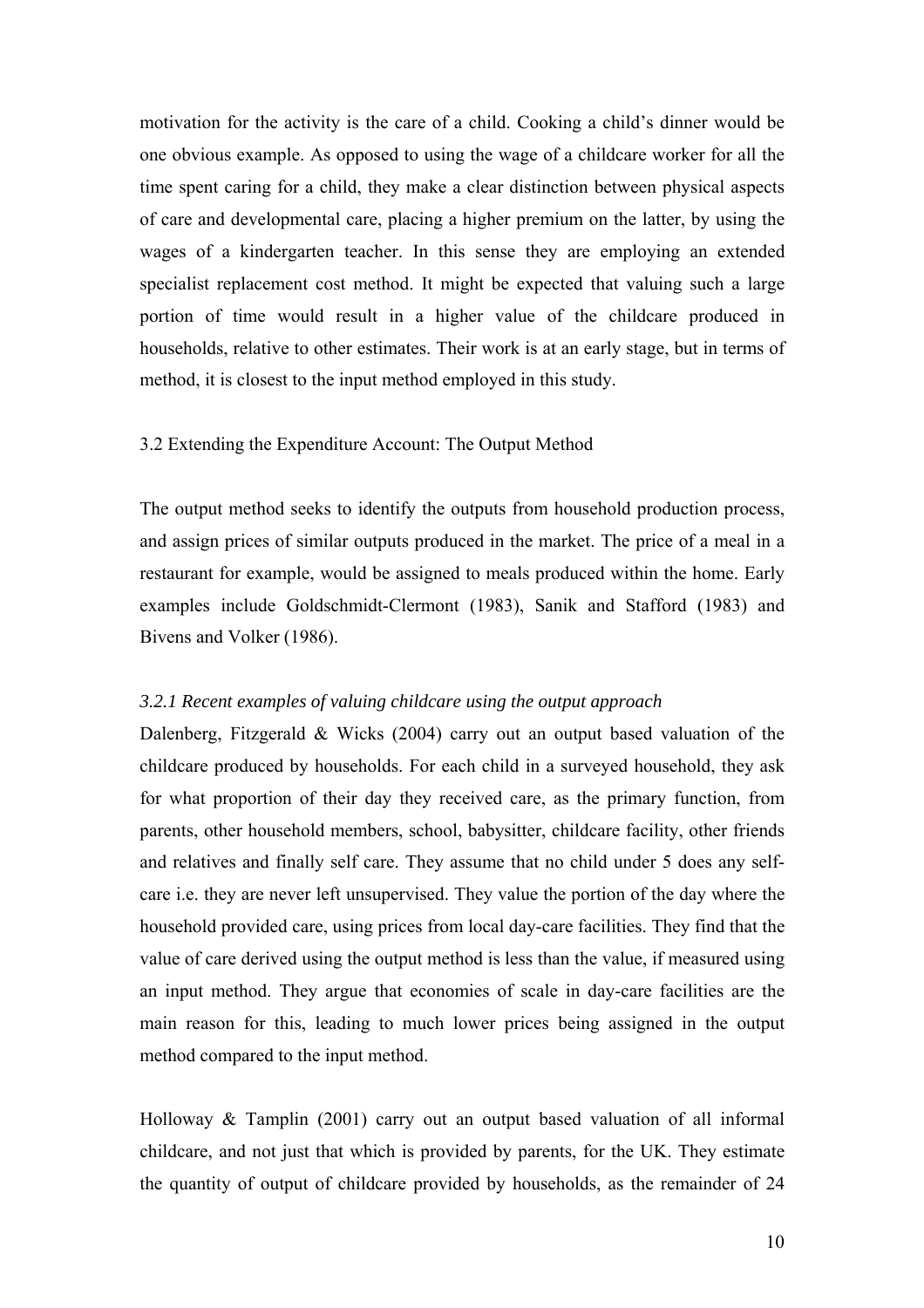hours, after subtracting time spent in school, and in formal care. This has been criticised as being 'a largely administratively determined "child-care hour required" estimate' (Landefeld, Fraumeni & Vojtech 2005). In other words the output of care is all the care children need. However the valuation relies heavily on assumptions made concerning unsupervised time. The output is valued using the wage of a live in nanny, which is divided by the average number of children, yielding what is termed a childadjusted wage.<sup>13</sup> They find that informal childcare ranges from 19% to 25% of GDP in the year 2000. If the estimate is restricted to informal care when the child is awake, it ranges from 9% - 13% of GDP.

#### 3.3 Which method?

 $\overline{a}$ 

As stated above, the core national accounts include both an income and an expenditure account. However, the literature examining the valuation of household production has debated whether the input or the output approach is preferred. Placing a value on the outputs of household production (the output method) is considered superior to the input method (Goldschmidt-Clermont 1993). SNA93 states that market prices for goods and services are the 'basic reference for valuation in the system.' (Para: 2.68). Schettkat (1985) argues that "without doubt, the best way to account for household production would be to measure the output itself directly." (p310). The essence of the debate can be expressed thus: the input approach is flawed but relatively feasible, whereas the output approach is better (in that it overcomes the flaws with the input approach), but argued to be somewhat less feasible.

The first flaw with the input approach is that labour is only one input into the production process. Other inputs like intermediate goods, capital and other factors like electricity use, are ignored. Ignoring the contribution of these other inputs in the production process is of course an issue, but the magnitude of these inputs relative to the labour input is likely to be small, not least for childcare. A second issue relates to what are called process benefits (Juster 1990; Juster  $&$  Stafford 1991). Put simply, individuals may derive direct utility from engaging in an activity. Washing the dishes may not provide much in the way of process benefits, but childcare would be the

 $<sup>13</sup>$  A live in nanny will be paid less compared to other childcare workers, as they will be receiving</sup> accommodation and food in kind from their employer.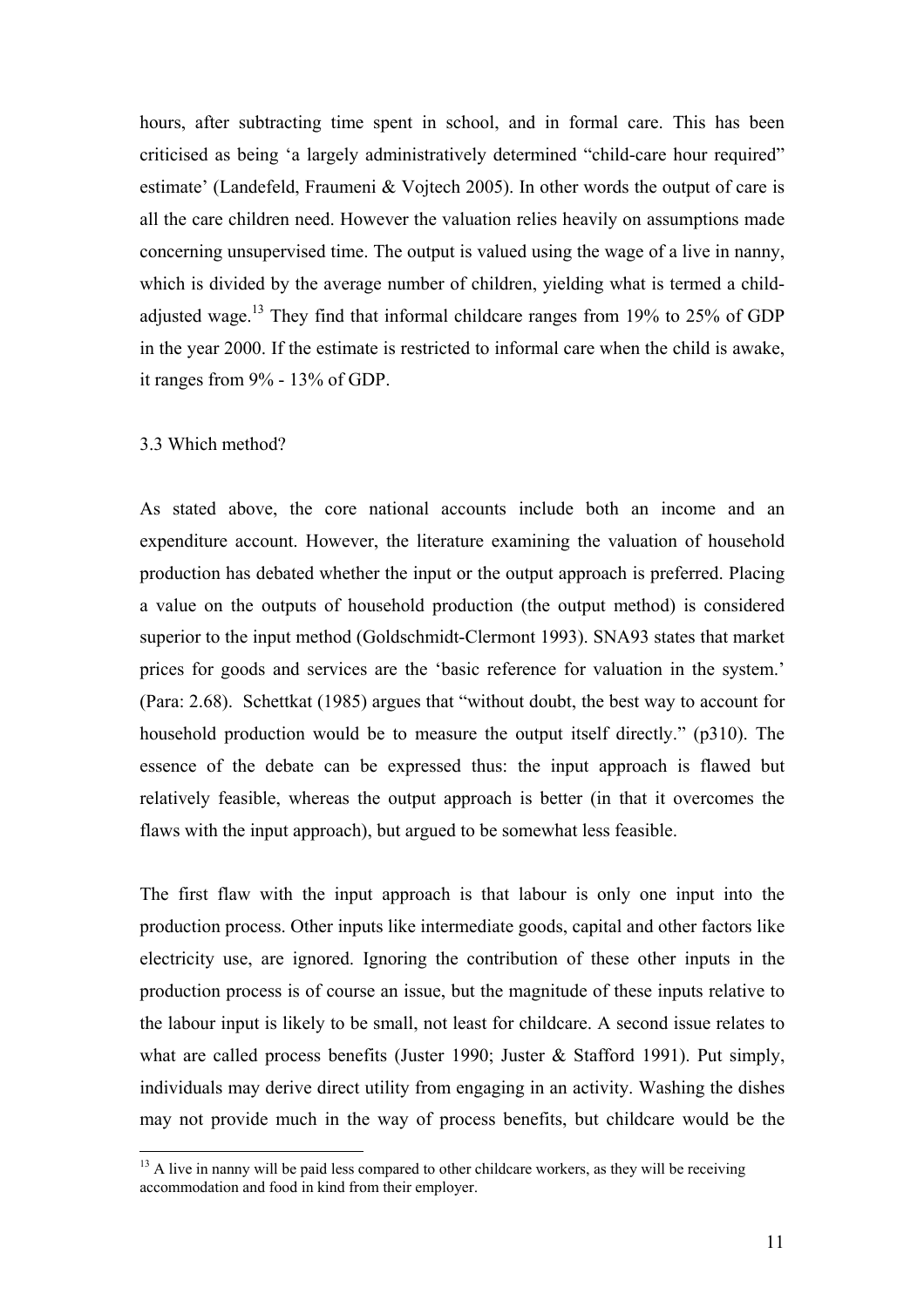source of much direct utility for the parent providing it. With respect to these process benefits, people often derive direct utility from paid work, and this is not considered a problem in core national accounting. A third flaw stems from the fact that an individual may be engaged in producing two (or even more) goods at once. This is often referred to as joint production.<sup>14</sup>

Much of the time that is being valued for its childcare component, will include activities associated with the production of other goods and services. Using a specialist replacement cost method raises the issue of what wage to use. If a mother is minding children, whilst cooking a dinner, is the wage of a childminder or a cook most appropriate? Or do we double count the time and use both? This is arguably more of an issue if attempting to place a value on total household production. As this is a valuation of childcare alone, the issue of joint production, whilst important, is not fatal. It is important to note that some of the value being imputed for childcare would also apply to the production of other goods and services. The output method is especially appealing with respect to the latter problem as all outputs are counted and valued.

Both methods are affected by issues relating to the degree to which the home and market are substitutes. Assigning a wage for labour input or a price for goods and services produced, implicitly assumes that the home and market are perfect substitutes. This issue has mostly focused on the input method, with researchers pointing out that the productivity of labour in the market may be different to that in the home (Goldschmidt 1993a, 1993b). The major problem with this is that any variations in the value will reflect changes in the productivity of labour in the market, and not in the home. It has been suggested when using an input method, that some adjustment is made to account for the difference in productivity (Quah 1993; National Research Council, 2005). From the perspective of the output, the care received by children from their parents is superior to that which the market can provide. Using prices charged in the market for this care is likely to understate its value.

 $\overline{a}$ 

<sup>&</sup>lt;sup>14</sup> An analogous phenomenon in the market, are economies of scope. These arise where an input can be used in the production of two or more outputs (Sharkey 1982). In the household, it is the labour input, which can evidently be utilised in the production of two or more products or services simultaneously. By spreading the time cost over the production of more than one good or service, cost efficiencies are achieved.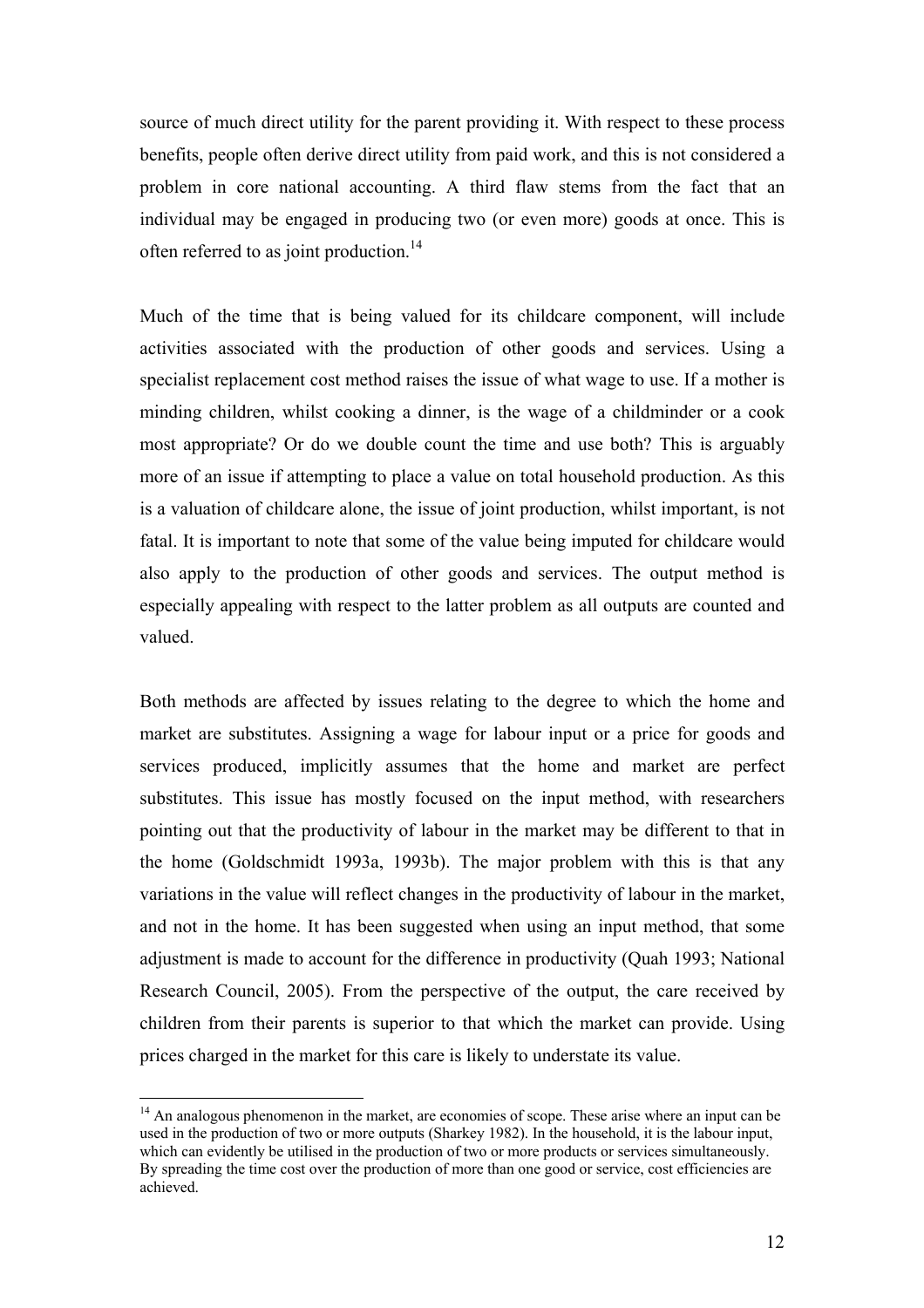A recent study argues that both the inputs to and outputs from household production should be quantified and valued independently (National Research Council, 2005). They argue that whilst there is a conceptual need for core national accounts to balance, no such need arises in the household context. The cost element of the price of a market good is determined to a large extent by the scale and nature of the enterprise. Firms will benefit from the use of capital and technology and any scale economies that result, all of which is reflected in the price and which is not replicated to the same extent within households. The valuation of childcare set here estimates a value for the labour inputs and the gross value of the output of childcare, using time budget data to quantify both.

#### **4. Data**

 $\overline{a}$ 

The data set is at the level of the household. For a household to be selected diary information needed to be available for all parents and all children aged  $8 - 13$ . Households with a child aged 14 are excluded. The reason for this is that the categories for co-presence in the parents' diaries used to measure the total input range from 0 – 14 years. But 14 year olds completed an adult diary and therefore did not record if they were with their parents, therefore excluding them from the measure of the output of care. The households may contain children aged 15+ but these do not affect the co-presence variables used. Furthermore only households that completed diaries for both a weekday and a weekend day are included. This is because the annual value is a multiple of the weekly value, which is in turn a sum of weekday and weekend totals. The resulting sample contains 905 households.<sup>15</sup> Approximately one quarter of the households are headed by a lone mother and the remaining households contain two resident parents.

These are very restrictive selection criteria and the potential for serious selection bias cannot be ignored. Weights are supplied with the data to correct for this in data set as a whole, but it is appropriate to further augment these, to take into consideration the

<sup>&</sup>lt;sup>15</sup> 924 households meet the selection criteria detailed but I drop 19 lone father households. As a distinct group they are too small for meaningful analysis, and combining them with lone mothers to create a 'lone parent' group would be misleading given that the vast majority of this group would in fact be lone mothers.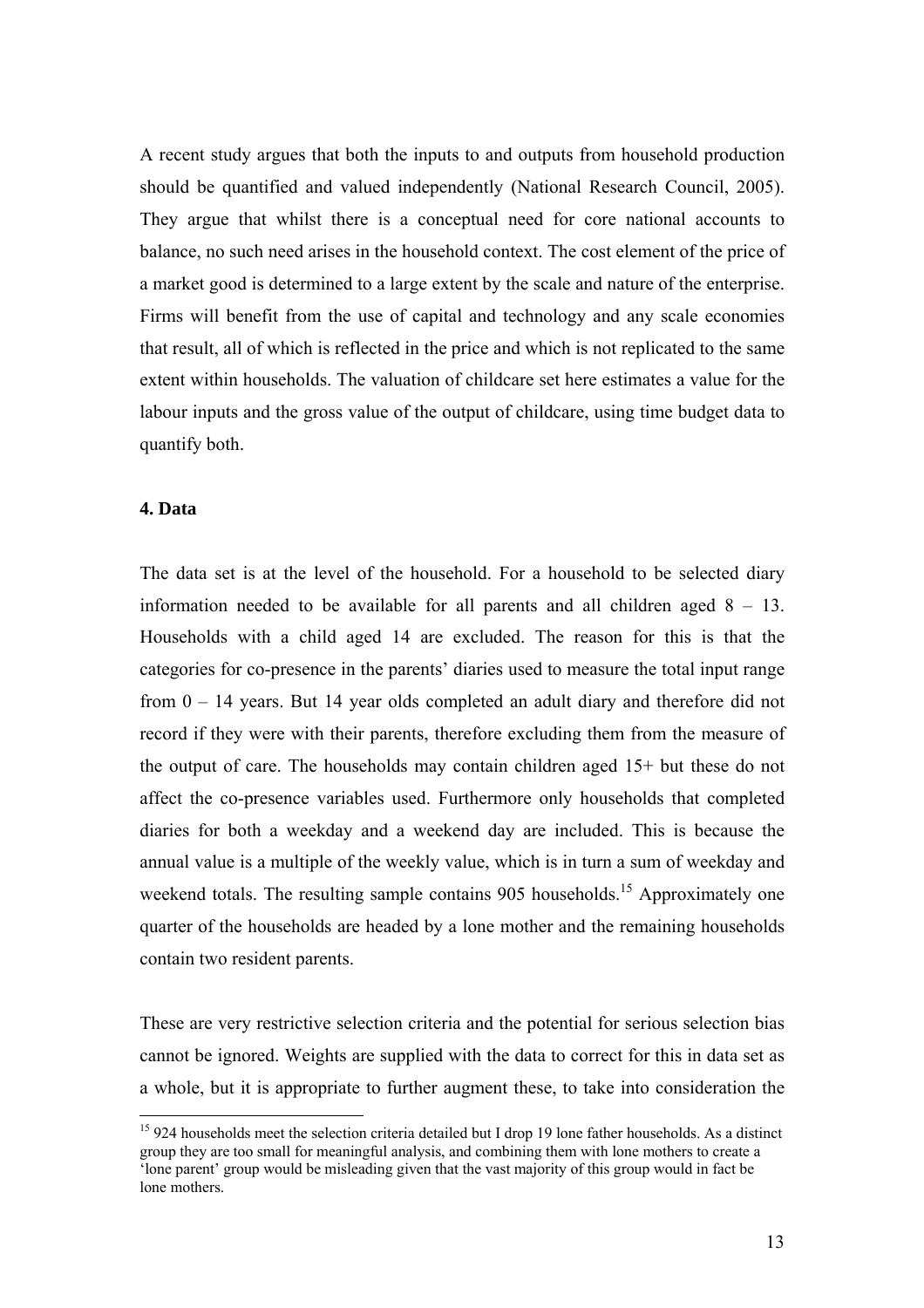added selection criteria. It is apparent from the results of a logistic regression that small families (fewer parents and fewer children) have a higher than expected probability of being included in the sample. Another way of looking at this is to note that lone mother households, with a single child, have a higher than expected probability of being included in the sample. This is not surprising. To correct for this a new weight is constructed, given here as:

$$
W = [(w_i / \theta_i)^* (P / (\sum_{i=1}^n (w_i / \theta_i)))]
$$
 [i = 1, 2, 3, ..., n] (1)

Where  $w_i$  = weight supplied with data;  $\theta_i$  = predicted probability of being included in the sample;  $P =$  population of households with a child aged  $0 - 13$  years. The weight available in the data for grossing up to the UK population is multiplied by the inverse of the predicted probability of being included in sample, which is derived from a logistic regression.<sup>16</sup> This in turn is adjusted, so that the new weight correctly grosses to the population of households with a child aged  $0 - 13$  years.

#### **5. Method I: Input**

#### *5.1 Total Time Input*

The basis of the measure of the input of childcare is the time that parents record being co-present with a child aged  $0 - 14$  years. This time is differentiated depending on the activities recorded by parents. Mullan (2007) sets out an approach for quantifying different types and intensities of parental childcare. There are two stages to this. The first involves recognising that parents perform different types of care activities, which are organised into three key groups. These are:

- 1. Physical care and supervision
- 2. Developmental care

 $\overline{a}$ 

3. Accompanying a child

 $16$  These regressions initially included gross household income, housing tenure and the availability of a car. None of these were significant and were dropped from the regression. The final specification included number of parents, number of children and the age of the youngest child in the household.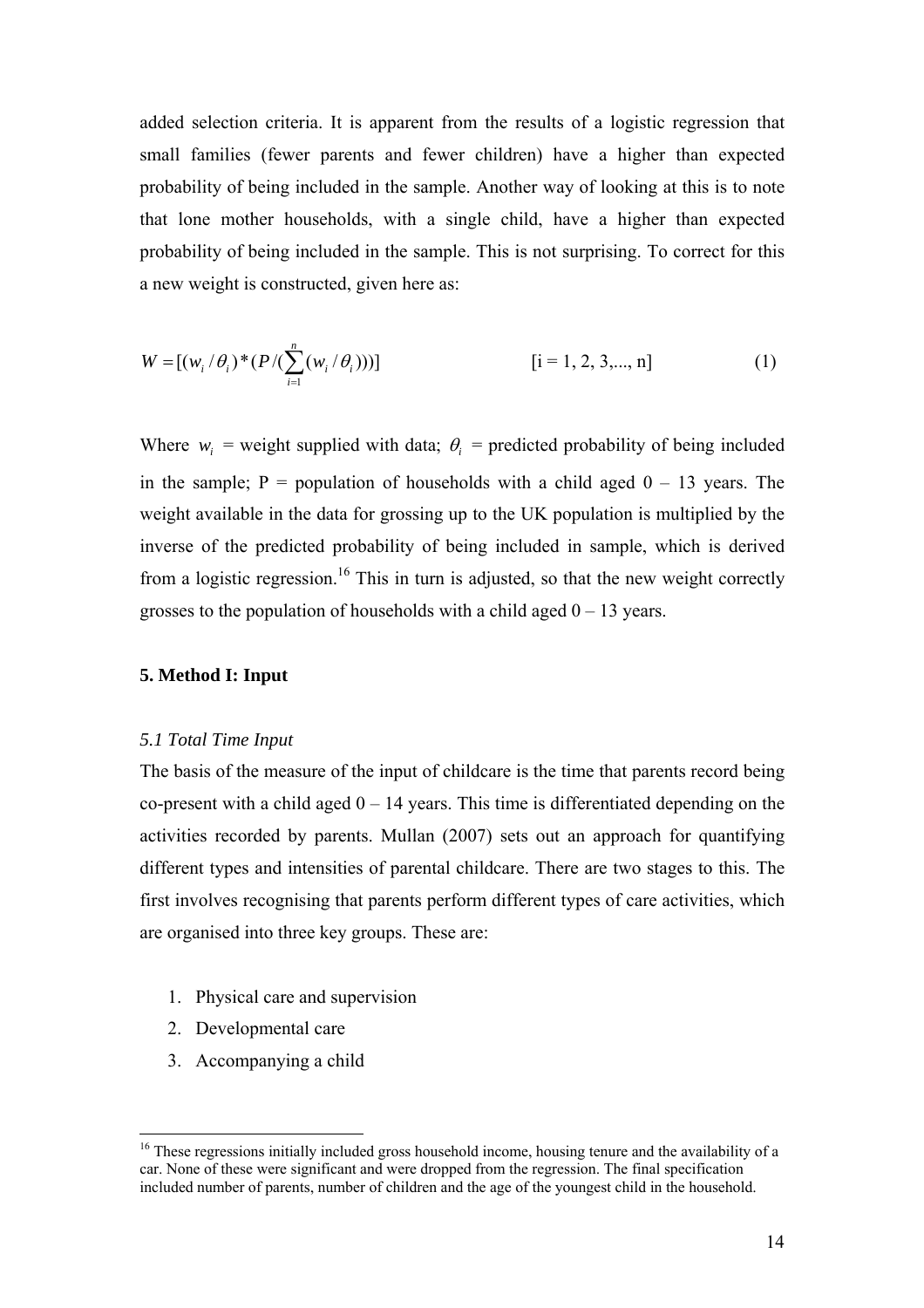The second stage focuses on the fact that care activities can be carried out in combination with some other activity, or done as the sole activity. The inclusion of secondary activity diary information in UKTUS enabled this distinction to be developed. This applied to the first two care groups, as accompanying a child was almost always carried out as the sole activity.<sup>17</sup> Therefore physical care and supervision and developmental care, are further defined depending on whether they were carried out as the sole primary activity (undivided care), or combined with some other activity (combined care). Finally, there is the time that a parent record being with a child but does not record a specific childcare activity. This is referred to as non-specific care.

Taking these together, six distinct care jobs are identified. These are:

- 1. Undivided Physical Care and Supervision
- 2. Undivided Developmental Care
- 3. Accompanying a Child
- 4. Combined Physical Care and Supervision
- 5. Combined Developmental Care
- 6. Non-Specific Care

 $\overline{a}$ 

The parental input is measured in two ways. The first measure includes only childcare activities (jobs  $1 - 5$  above) and will be referred to throughout as Input 1. This measure is the most comparable to other input based valuations. The second measure of parental childcare includes all these childcare activities plus non-specific care (jobs 1 – 6 above), and will be referred to throughout as Input 2. For the moment it is decided not to include time spent in other household production which could be construed to feed into the ultimate provision of childcare. Using Folbre & Yoon's (2006) terminology this is a valuation of 'supervisory' and 'direct childcare', omitting 'indirect childcare'. The total daily input by each parent, is the sum of the time spent doing these six categories of care. In two parent households the household daily total is the sum of both parents' input.

 $17$  Accompanying a child was almost always associated with travelling which is invariably coded as a primary activity.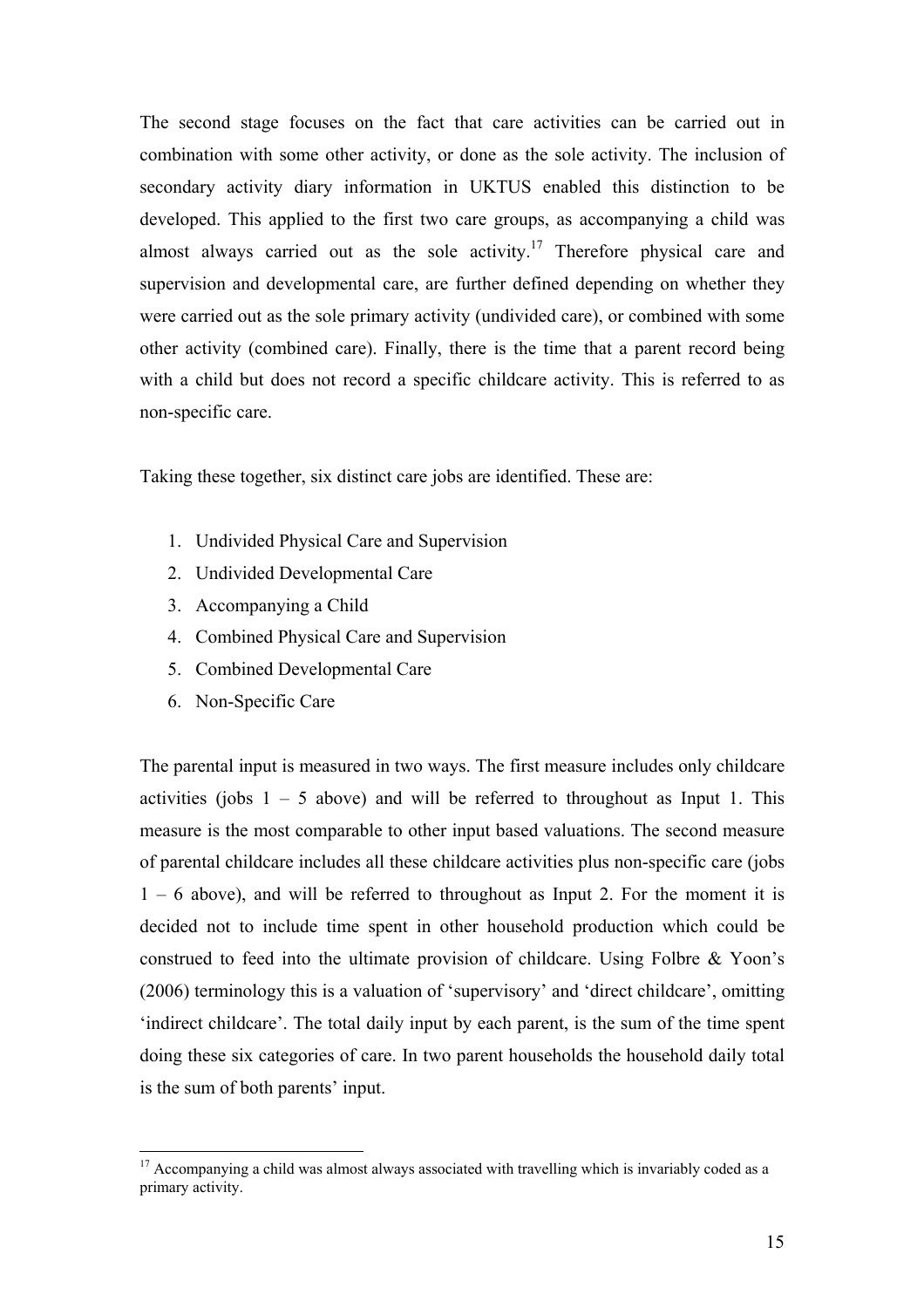## *5.1.1 Assigning a Wage*

Having identified and quantified the time spent doing various type of childcare the next step is to assign a shadow wage, using wages available in the market for comparable work. Data on earnings are taken from the 2005 Annual Survey of Hours and Earnings (ASHE). This data provides gross hourly wages for childcare workers in the UK at the four digit SOC classification level. The data provide wage information for four occupations in the childcare sector:

- 1. Nursery Nurses (6121)
- 2. Childminders and Related Occupations (6122)
- 3. Playgroup Leaders/Assistants (6123)
- 4. Educational Assistants (6124)

Average gross hourly wages and wages across the distribution are presented in Table 1.18

# Table 1: Market Values for Replacement Cost Wage

|                                                             |      | <b>Percentiles</b> |           |      |                                                                   |      |      |      |      |                |                     |             |
|-------------------------------------------------------------|------|--------------------|-----------|------|-------------------------------------------------------------------|------|------|------|------|----------------|---------------------|-------------|
|                                                             | Mean | 10                 | 20        | 25   | 30                                                                | 40   | 50   | 60   | 70   | 75             | 80                  | 90          |
| <b>Nursery nurses</b>                                       | 7.12 |                    | 4.85 5.13 | 5.25 | 5.46                                                              | 5.86 | 6.43 | 7.46 | 8.51 | 8.75           | 9.13                | 9.76        |
| Childminders and related occupations                        | 7.43 | 4.87               | 5.50      | 5.54 | 5.84                                                              | 6.26 | 6.98 |      |      |                | 7.47 8.19 8.50 8.73 | $\mathbf x$ |
| Playgroup leaders/assistants                                | 6.85 | 4.85               | 5.00      | 5.04 | 5.27                                                              | 5.60 | 6    |      |      | 6.50 7.26 7.54 | 7.93                | $\mathbf x$ |
| <b>Educational assistants</b>                               | 7.38 | 543                | 585       | 5.99 | 6.12                                                              | 6.43 | 6.78 | 7.31 | 7.89 | 8.19           | 8.61                | 9.68        |
|                                                             |      |                    |           |      |                                                                   |      |      |      |      |                |                     |             |
| <b>Primary and nursery education teaching professionals</b> | 193  |                    |           |      | 12.34 15.09 16.15 16.65 18.12 19.33 20.54 22.26 23.14 24.09 27.41 |      |      |      |      |                |                     |             |

Source: ASHE 2005

 $\overline{a}$ 

There are many possible reasons for the variation including location, local supply and demand factors, and the level of experience and qualifications of the childcare workers. It is tempting to choose the highest wage available, given the discussion earlier concerning the substitution between home and market, but it seems appropriate to choose the average wage, given that the factors determining the variation are not clear. One interesting observation is that there is not much difference in the wage offered for differing jobs. Wages range from £6.85 for playgroup leaders/assistants to £7.43 for childminders and nannies. The average wage for educational assistants is £7.38, which is very low compared to a teacher.

<sup>&</sup>lt;sup>18</sup> Light shading indicates a coefficient of variation (CV) > 5%  $\&$  < 10%. Dark shading represents CV  $> 10\% \& 20\%$ . No shading CV < 5%. X = unreliable.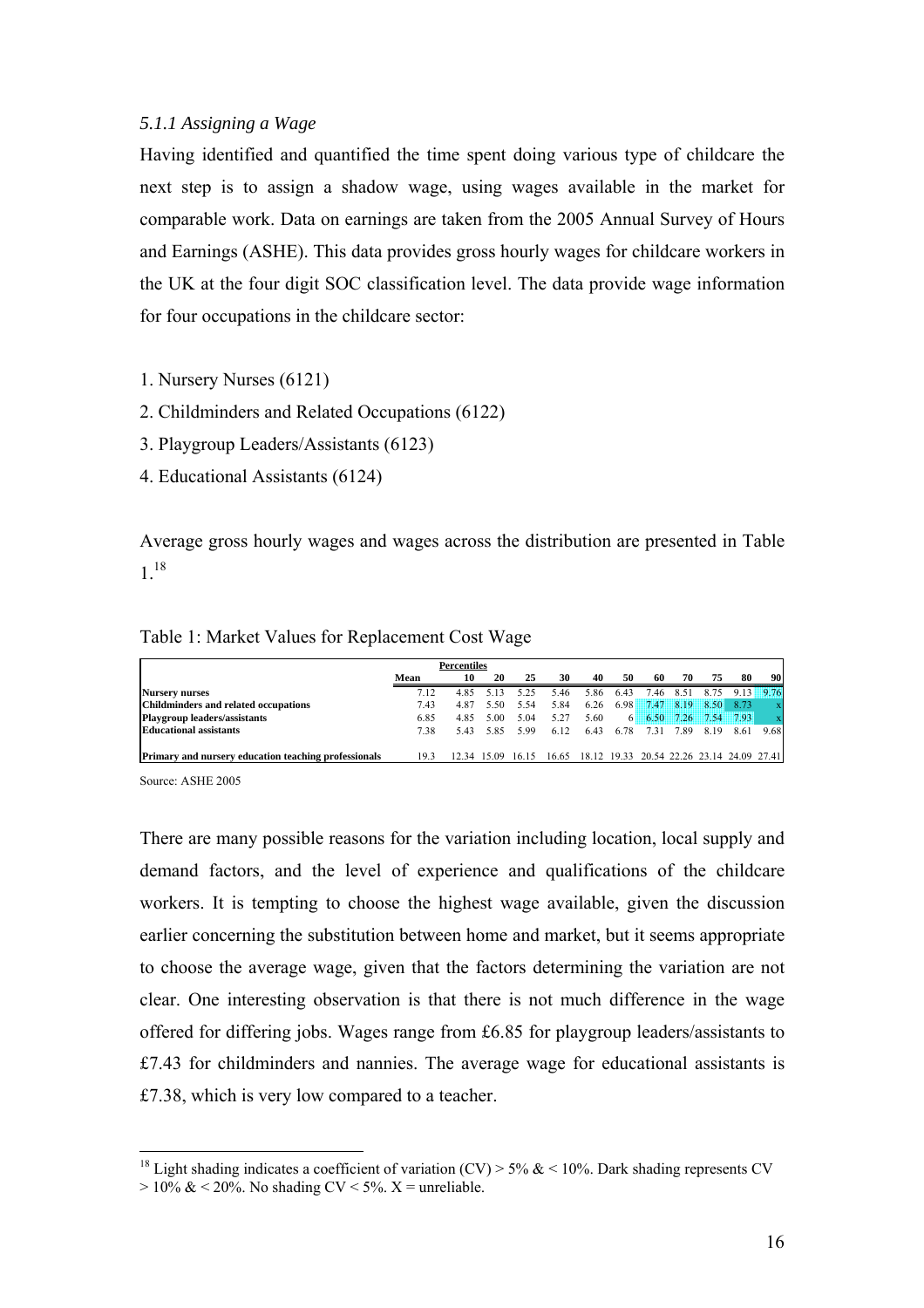It was noted above that Folbre & Yoon (2006) suggest a more refined replacement cost approach arguing that specific aspects of childcare need to be identified and valued appropriately. In their work, physical care and developmental care are assigned average wages for a child care worker and a kindergarten teacher respectively. With respect to the latter, a comparable occupation in the ASHE would be a nursery teaching professional. Average gross hourly wages for this occupation in the ASHE are £19.30 (Table 1: fifth row). The tenth percentile is £12.34 and the ninetieth percentile is £27.41. These are considerably higher than the wage for the educational assistant in the childcare sector.

The difference between an educational assistant in the childcare sector and a nursery/primary teaching professional in the education sector raises questions about the choice of replacement. Some have criticised the efforts to value housework, arguing that it is not appropriate to use depressed wages in the market for work mostly done by women, as a replacement for the unpaid work within the home, again mostly done by women (MacDonald 1995). MacDonald asks if childcare should 'be calculated using the wages of day-care workers or child psychiatrists?' (P.164-165). When valuing developmental care, should we use the wage of an educational assistant or that of a teacher? By way of compromise, the wage for a nursery school teacher at the tenth percentile  $(£12.34)$  is chosen for developmental care. The average wage of £7.43 for childminders and related occupations is chosen for undivided physical care and supervision, and time spent accompanying a child.

There remain two further questions. The first concerns the valuation of undivided care and combined care. Mullan (2007) argues that if combined with another activity, physical care and supervision is most likely to be supervision. It seems reasonable to argue that a nanny may in some instances combine many of the childcare activities they do with other activities such as domestic work. So as to make a distinction with undivided care, combined physical care and supervision is valued at the wage for the twentieth percentile of a childminder or similar occupation, which is £5.50 per hour. This is slightly above the current minimum wage, which is £5.05 for workers aged 22 years and over. When developmental care is combined with another activity it is much less like the specialised task that is performed in the education sector and perhaps more like that which would be provided by a childminder or nanny. The wage for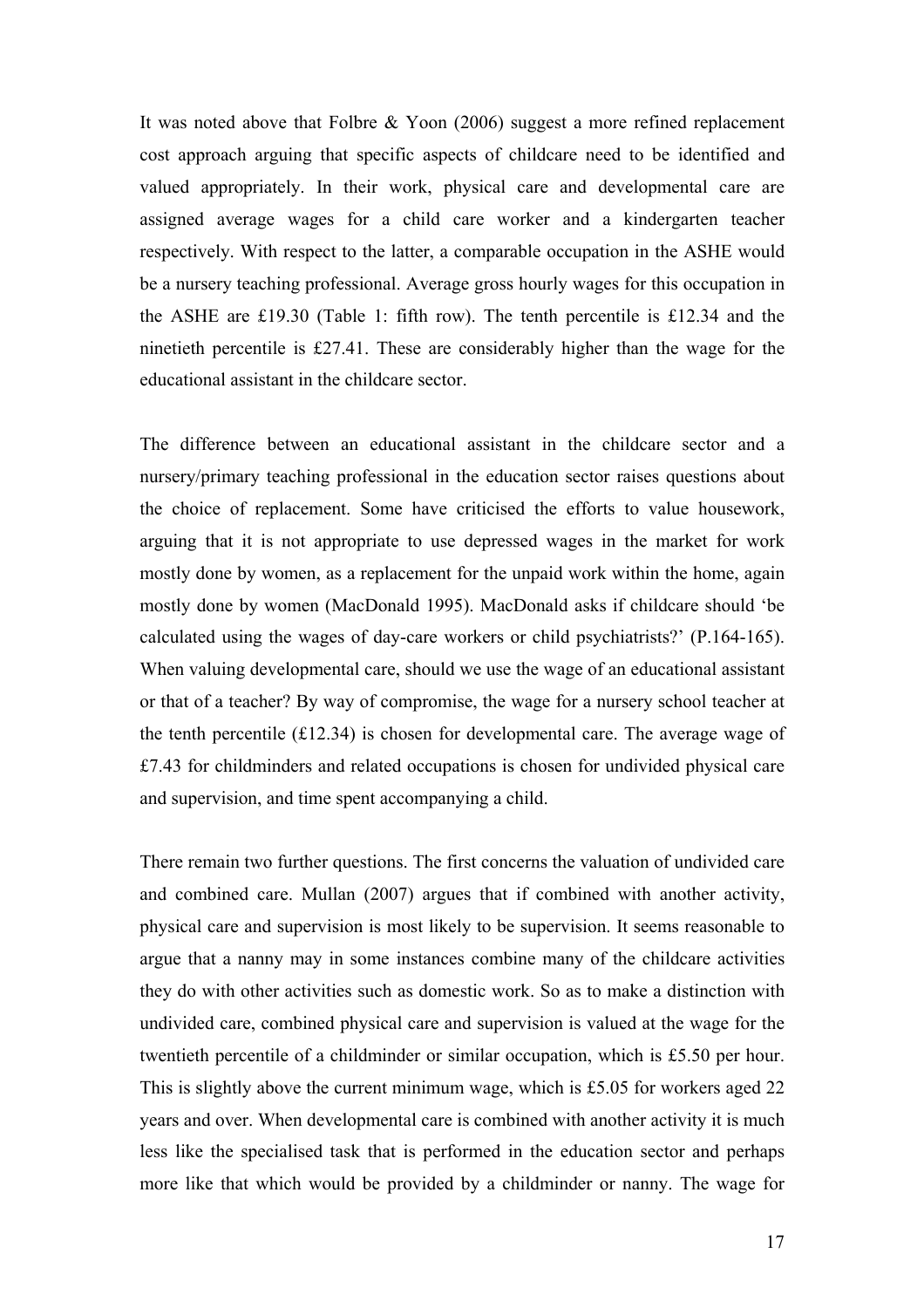these  $(f7.43)$  is therefore used for this care time. The second concerns how to value non-specific care. This time is also valued at the wage for the twentieth percentile of a childminder or similar occupation, which is £5.50 per hour.

In addition to assigning market wages as set out above, it is proposed that a lower and upper bound is placed on the value of the time parents spend doing childcare, by valuing all the time a parent is caring for a child (jobs  $1 - 6$  above), using a wage drawn from the lower and upper bounds of the distribution reported in Table 1. A wage of £5 is chosen for the lower bound and a wage of £9.68 is chosen for the upper bound.

## **5.2. Method II: Output**

The measure of the output of childcare is based on data available for children aged 8 – 13 years. Using this data, matched to diary data from parents, it is possible compute the total time each child is with their parents. The output of childcare therefore, like the input, is measured in units of time, but it is measured from a child's perspective not a parents. Recalling that the total time a mother is co-present with a child is added to the total time a father is co-present with a child, yielding a measure of total household input. Care time measured from a child's perspective, needs to consider any care overlap between mothers and fathers. This is time when both the mother and father can be said to be caring for a child together. Therefore, to attain a measure of the output of childcare, three co-presence variables are created for child aged  $8 - 13$ years. These are:

- 1. The time a child is with a mother alone
- 2. The time a child is with a father alone
- 3. The time a child is with both together

These variables need to be imputed for children aged  $0 - 7$  years. To understand the method of imputation it is necessary to recognise that the time a child recorded being with their parents is some fraction of the total time a parent recorded being with a child. For example, the time any individual child aged  $8 - 13$  years recorded being alone with their mother is some fraction of the total time a mother recorded being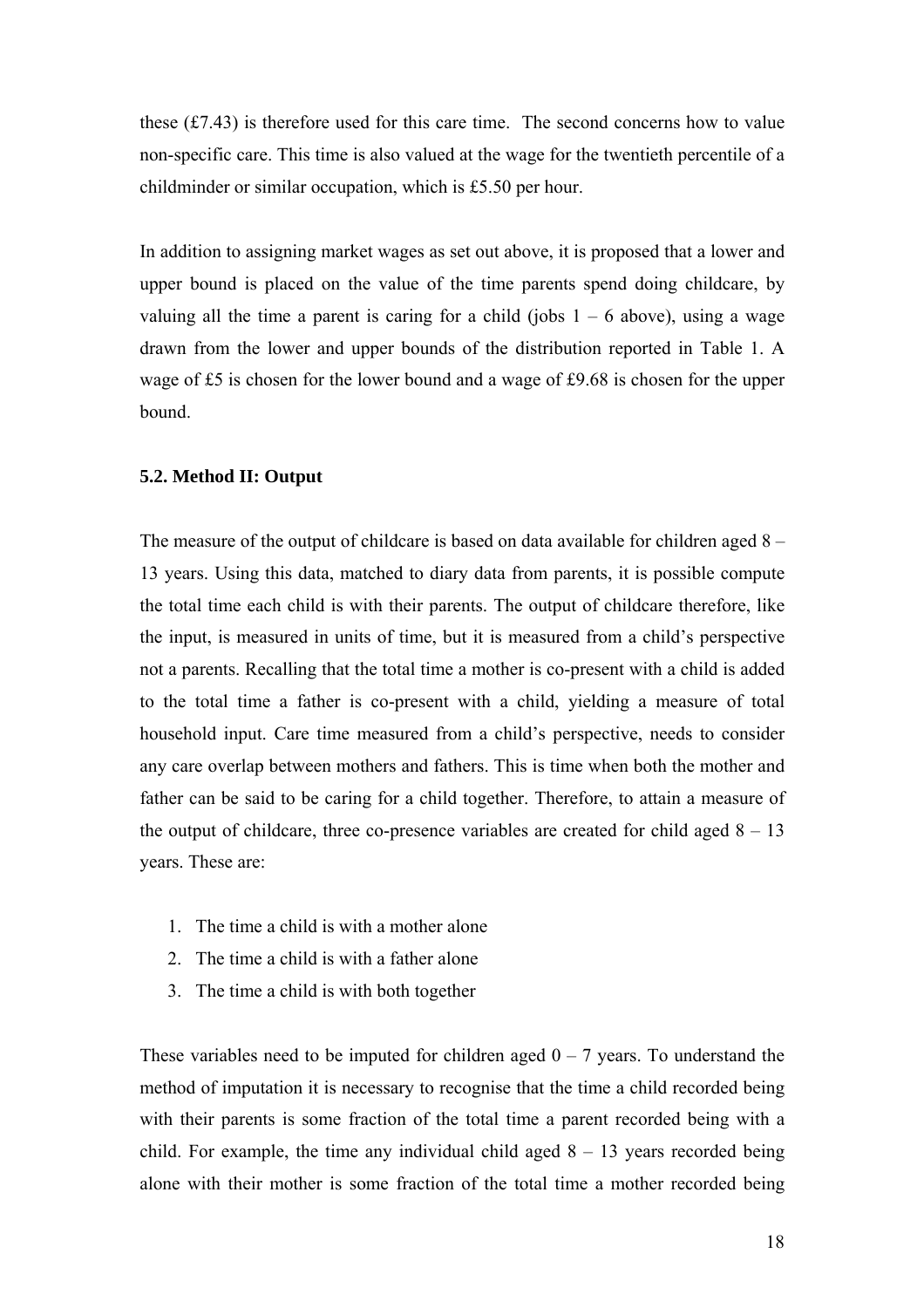alone with a child, and so on. These fractions can be referred to as output/input ratios. It is reasonable to suppose that the relationship between the output/input ratio and the age of the child can be stylised as a downward sloping S-shaped curve, as shown in Diagram 1. The basic premise is that as children grow older they spend less time with their parents, but that the decline is not necessarily strictly linear. This ratio is observed for children to the left of the dashed line in Diagram  $2(8 - 13 \text{ years})$ . Using this information, the ratio is imputed for children to the right of the dashed line  $(0 - 7)$ years).

Diagram 1: Stylised Relationship between the Output/Input Ratio and Age of Child



## *5.2.1. Imputing Output/Input ratios for children aged 0 – 7 years*

Figure 1 shows imputed output/input ratios averaged across time alone with a mother, a father and both together, for children aged 0 -7 years alongside observed ratios for children aged 8 -13 years. Table 2 reports the actual ratios imputed. It was highlighted above that studies which have valued the output of childcare, have made assumptions concerning the age at which a child was never left unsupervised. This is akin to assuming that the output/input ratio is equal to 1. This assumption is made here only for very young children (aged 0 or 1), although looking at time with a mother alone, this assumption is extended to children up to three years, and for fathers alone up to age two. Output/input ratios then decline as children age, generally following the hypothesised relationship set out in Diagram 1 above.

The imputed ratios are identical for children aged 0 -5 years on a weekday and a weekend day. On a weekend the imputed ratios are greater for children aged  $6 - 7$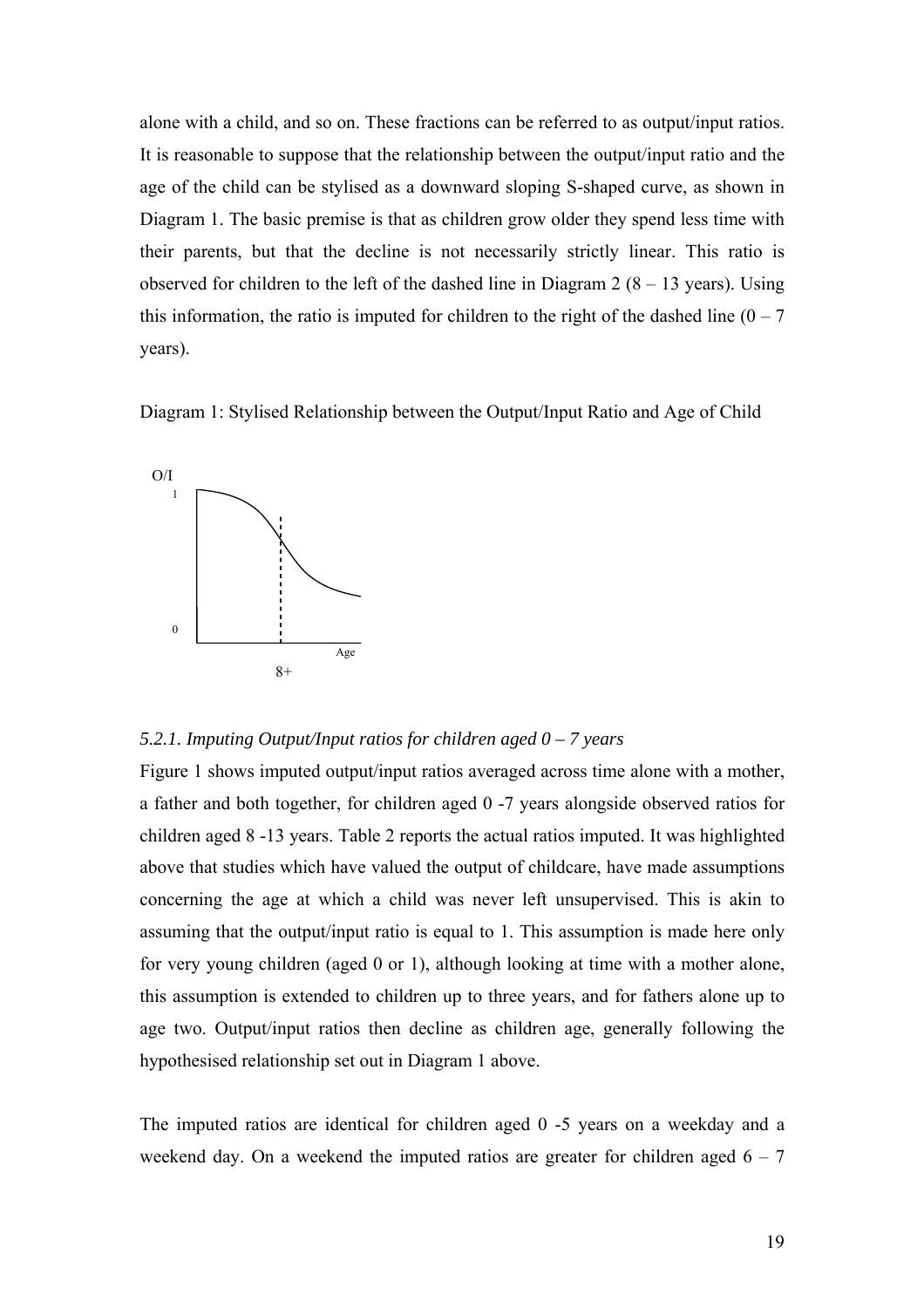compared to those imputed on a weekday. Imputed ratios are larger for time alone with a mother, which is observed in the data for children aged  $8 - 13$  years.



Figures 1: Output/Input Ratios 0 – 13 Years

Table 2: Imputed Output/Input Ratios

|                | Mothers |      | Both Fathers | Mean |
|----------------|---------|------|--------------|------|
| $\overline{0}$ |         |      |              | 1.00 |
|                |         |      |              | 1.00 |
| $\overline{2}$ | 1       | 0.98 |              | 0.99 |
| 3              | 1       | 0.9  | 0.95         | 0.95 |
| $\overline{4}$ | 0.9     | 0.8  | 0.85         | 0.85 |
| 5              | 0.8     | 0.7  | 0.75         | 0.75 |
| 6              | 0.7     | 0.6  | 0.65         | 0.65 |
|                | 0.65    | 0.6  | 0.55         | 0.60 |
| 6 (Weekend)    | 0.65    | 0.6  | 0.55         | 0.60 |
| (Weekend)      | 0.55    | 0.5  | 0.5          | 0.52 |

# *5.2.2 Adjusting for varying levels of parental involvement*

Prices for the output of childcare are discussed more fully in the following section. Prior to that, it is important to acknowledge that the substance of the output of care varies. When looking at the input of care, a range of intensity of care was highlighted - from undivided direct care activities to non-specific supervisory care - and different shadow wages were assigned to different types and intensities of care. With this in mind it is perhaps inconsistent to value all the output at the same rate, allowing for the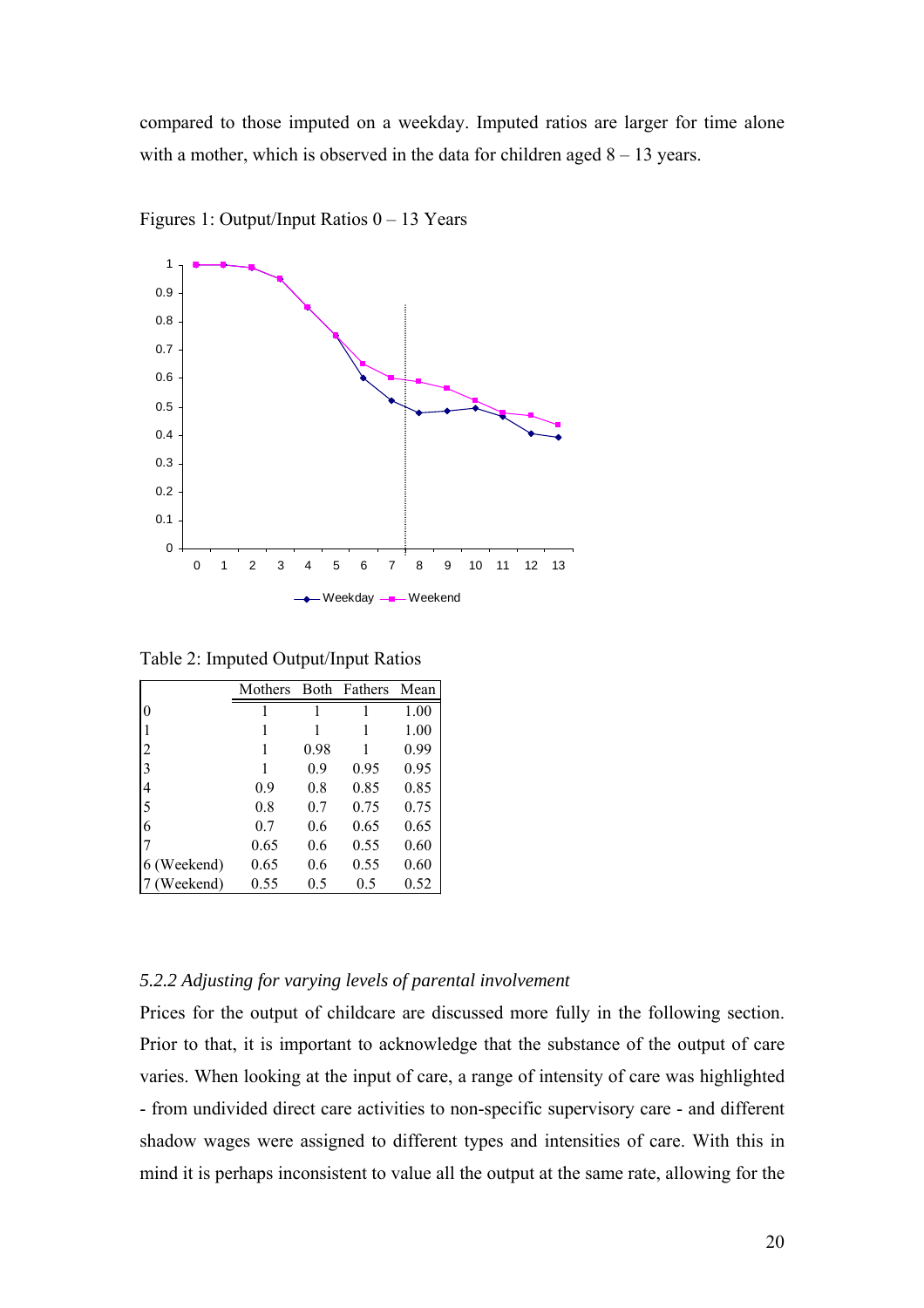fact that it varies. Mullan (2007b) sets out a detailed description of the total time children aged  $8 - 13$  years are co-present, or at least at the same location as their parents. Four distinct levels of involvement between parents and children were identified based on contextual information, combined with information from the activity diaries. These points were defined as follows:

1. Time when both parent and child record being co-present and a parent records a primary childcare activity. It also includes time when a parent records 'reading, playing or talking to a child' as a secondary activity. This was called **Engaged 1**.

When the child and both parents record being co-present and all three are at the same location, it is the mothers' activity diary that is used.

2. Time when both parent and child record being co-present and they both record doing the same primary activity. This includes time when parents record 'physical care and supervision' as a secondary activity. This was called **Engaged 2**.

Again when the child and both parents record being co-present and all three are at the same location, it is the mothers' activity diary that is used. An undetermined amount of this time will be when both parents are doing the same primary activity as the child.

3. Time when parents and children are co-present but they are not doing the same primary activity. This includes time when parents record 'physical care and supervision' as a secondary activity. This was called **Accessible 1**.

4. Time when it is only possible to match parents and children by using the location data i.e. it is only possible to say they are at the same location, but nothing to suggest they are interacting. No reference is made to the activity diaries. This was called **Accessible 2**.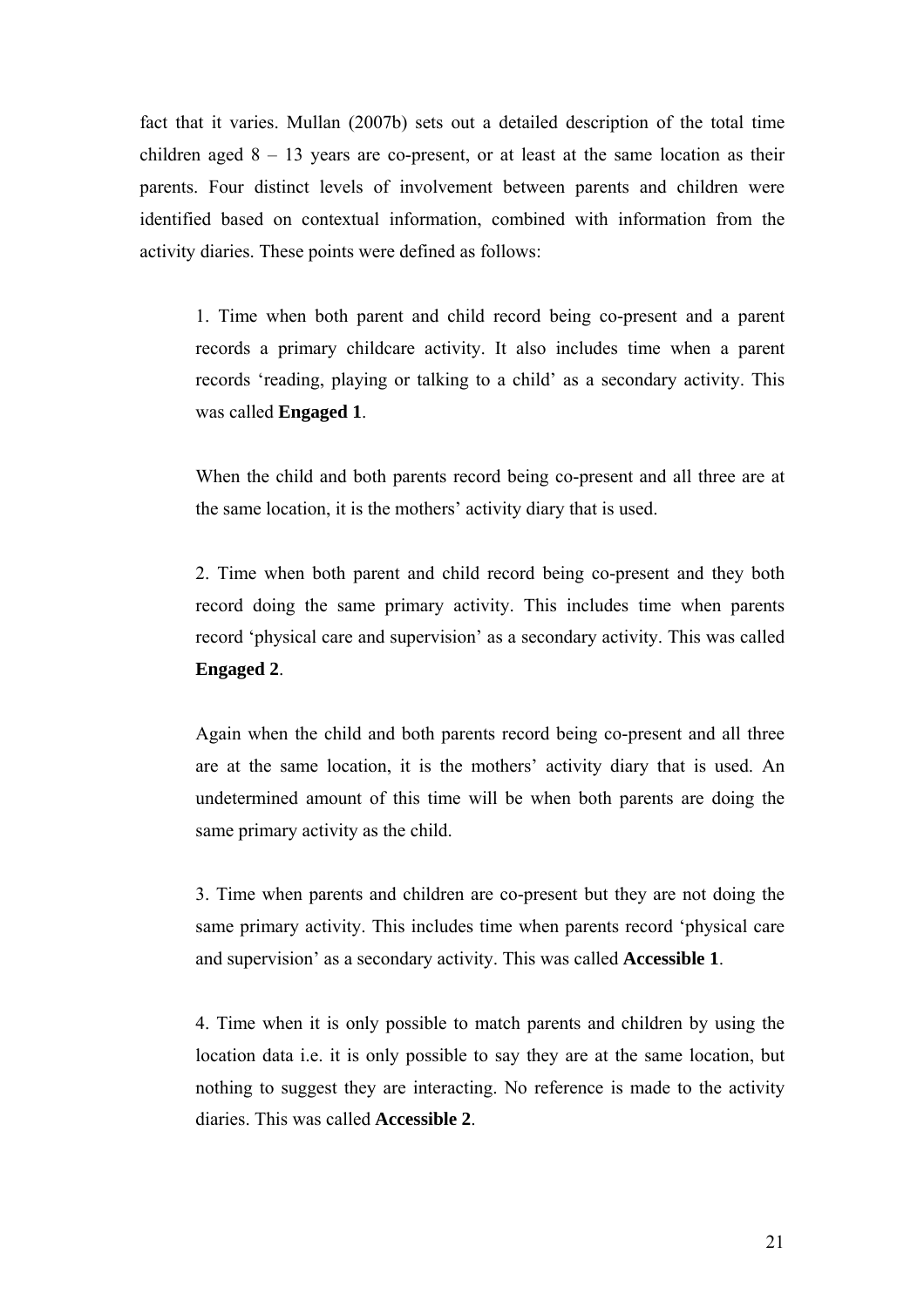Accessible 1 corresponds in large part to non-specific care (time when a parent is copresent with a child, but not doing a specific childcare activity). Some unknown portion of Accessible 2 may correspond to non-specific care, as a parent may have recorded being co-present with the child, but the child did not record being co-present with a parent. Most of Accessible 2 however, is likely not to have been included in the measure of total input. The output/input ratios discussed in the previous section, are calculated with Accessible 2 excluded. Including Accessible 2 will increase these ratios, but whether it is reasonable to do so, is open to debate. In many cases the inclusion of Accessible 2 results in an output/input ratio greater than 1. This raises a question: if this time is not part of the input value, should it be part of the output value?

It is difficult to imagine a parent leaving their child with a child-minder, and the childminder informing the parent that for a significant portion of the time, the child will be playing in the garden whilst the child-minder is indoors reading a book, for example. This is mainly because most care provided in the market, is provided for younger children, who require higher levels of supervision. Mullan (forthcoming) showed that the levels Accessible 1 and 2 become more prominent for older children. An inherent aspect of caring for older children is allowing them some space. There is therefore little ground to suggest that no care is being provided, but rather a particular type of care, appropriate for more mature children.

What is proposed is that the value of the output is computed excluding Accessible 2, including Accessible 2; and finally including Accessible 2 but deflating the price of the output, to take into consideration the differing levels of interaction between parents and children. These three measures are added to the measure of the output of childcare for children aged  $0 - 7$  years. There is no reference point for adducing an appropriate deflation factor. It is proposed that the price of the output of Accessible 1 is deflated by 20% and the price of the output of Accessible 2 is deflated by 50%. Again, as with the imputed output/input ratios, the valuation will be sensitive to these deflation factors. This will be discussed in tandem with the presentation of results below.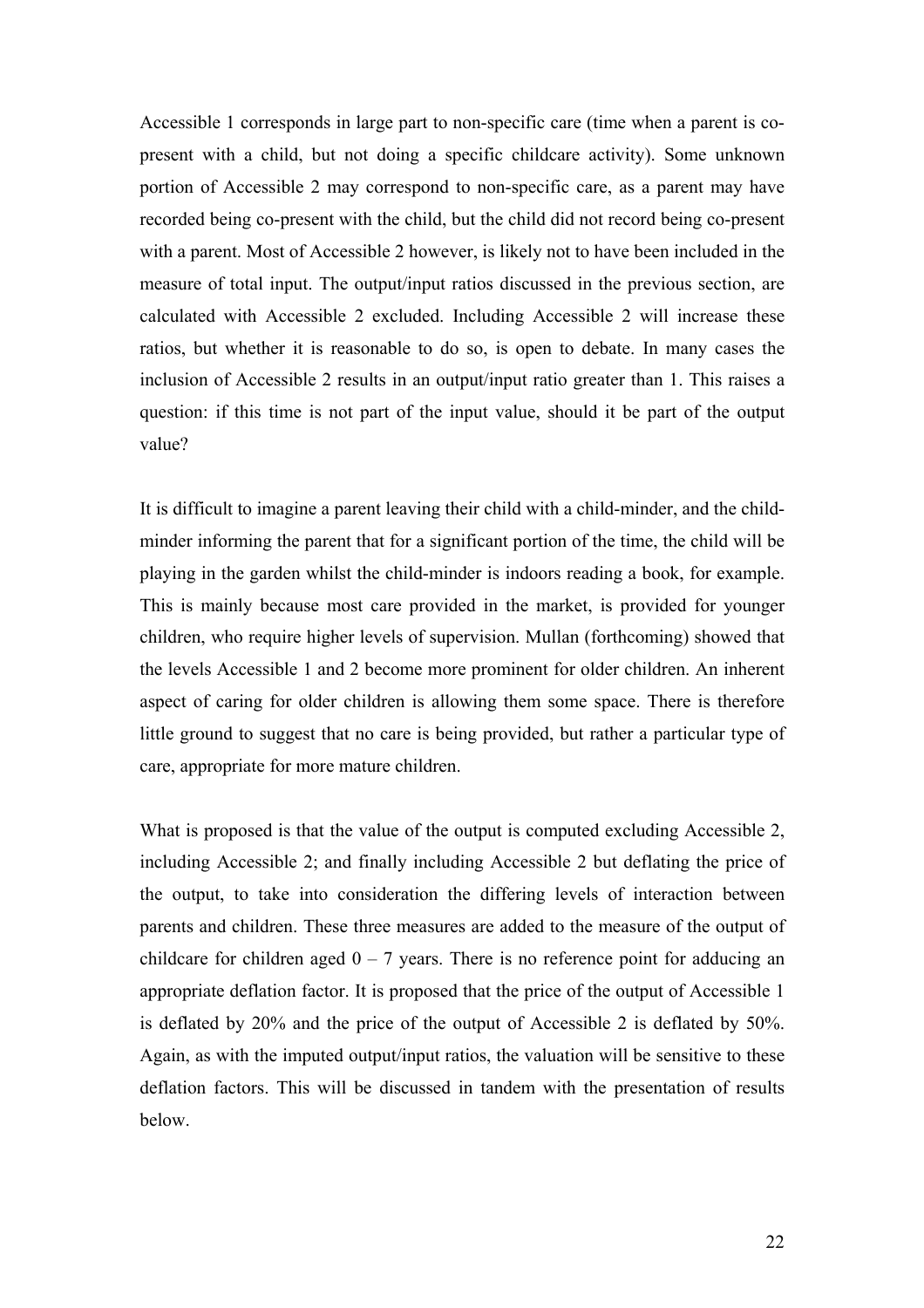## *5.2.3 The price of 'per-child' childcare*

Examples of childcare provided in the market on a per child basis include day-care and nursery school, after-school clubs and playgroups. Another example in the UK is that of a childminder who looks after a number of children in their own home, and charges a fee per hour per child. Information about these 'per-child' rates is not available in the ASHE. As stated above, Holloway  $\&$  Tamplin (2001) construct a child adjusted hourly wage, essentially dividing the hourly wage of a live in nanny by the average number of children. In this sample the average number of children is 1.8. Recalling from above that the average wage of a childminder and related occupations was £7.43. Dividing this by the average number of children yields an output adjusted hourly wage of £4.12. The National Childminders Association (NCMA) surveys members annually to find out what childminders are charging. Results from 2004/05, report that the average across all regions was £2.84 and that the average highest quoted price across all regions was £5.03. The output adjusted hourly wage from the ASHE lies between these two prices. Results based on all three prices are reported so as to obtain a range of the value of the output of childcare.

## **6. Results**

### *6.1 Annual value of household labour input and gross household output*

Tables 3 & 4 present a summary of results for the valuation of inputs and outputs respectively. There are two measures of input and three measures of output. For each of these, there are three valuations derived from a range of shadow wages or prices assigned. The first input value (Input 1) relates only to specific care activities. The three estimates are relatively close together, with the Folbre & Yoon estimate offering a midpoint value. For the Input 2 estimate (care activities and supervisory care), the upper bound is much greater than the value resulting from the Folbre & Yoon method, which in turn is relatively close to the lower bound estimate. It would appear that the Folbre & Yoon method of assigning shadow wages to parental care time, results in an estimate that lies between a potential upper and lower bound, and especially with the Input 2 value, is closer to the lower bound. Most results present below focus therefore, on the estimates using the Folbre & Yoon valuation method. Towards the end of the paper, in discussing comparisons with GDP, this range is made explicit again.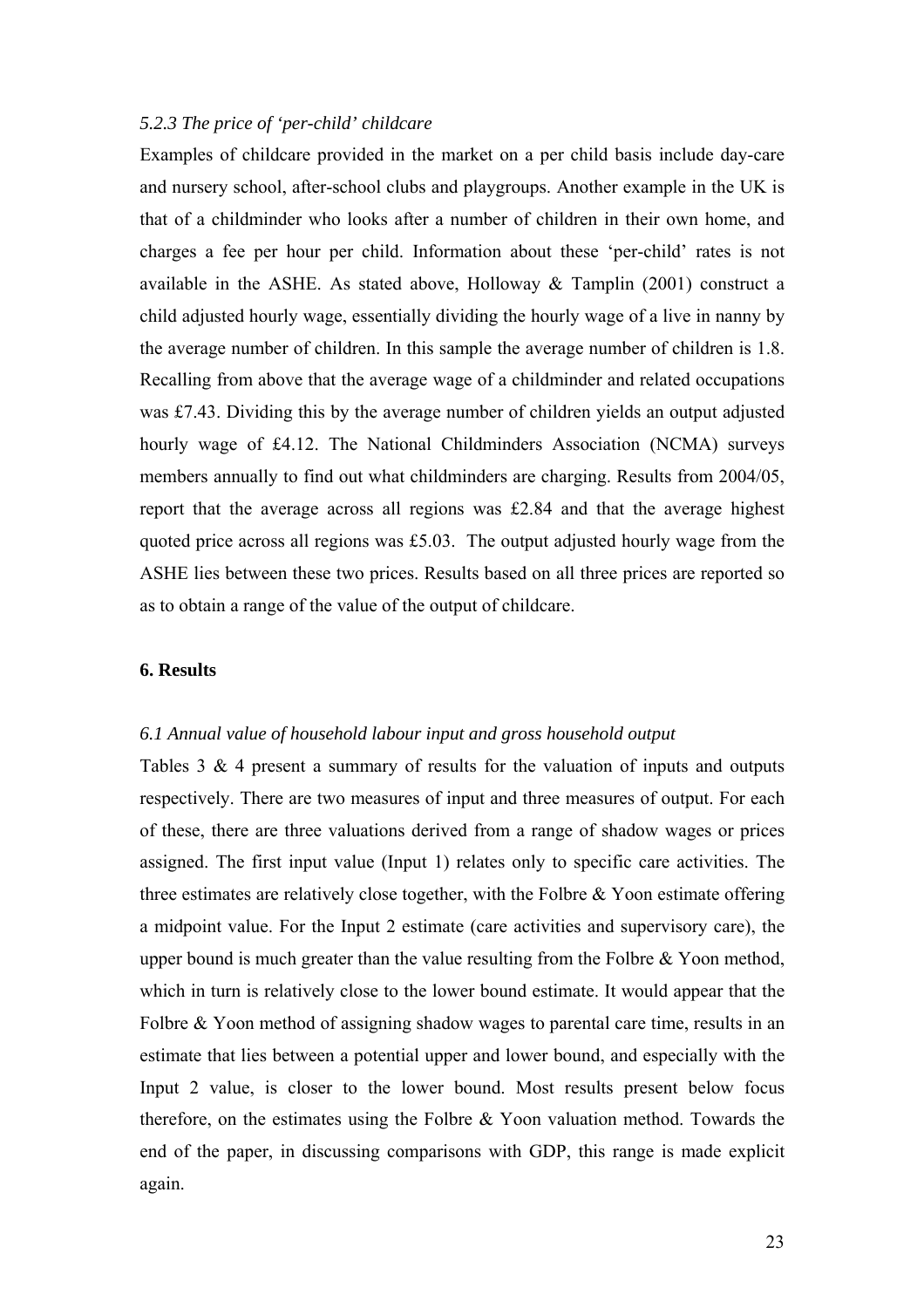|                        |                | Input 1 | Input 2 |
|------------------------|----------------|---------|---------|
| Couple                 | Low $(f5)$     | £7,722  | £25,743 |
|                        | Folbre & Yoon  | £11,599 | £31,422 |
|                        | High $(f9.68)$ | £14,949 | £49,839 |
| Lone Mother Low $(f5)$ |                | £5,007  | £15,211 |
|                        | Folbre & Yoon  | £7,481  | £18,788 |
|                        | High $(f9.68)$ | £9,693  | £29,449 |

Table 3: Annual Value of the Childcare Labour Input and the Gross Output of Childcare for Two Parent and Lone Mother Households

In addition there are nine estimated values of the output of childcare. The first excludes Accessible 2, the second includes Accessible 2 but deflates the assigned price, and the third includes Accessible 2 without deflating the price. For brevity these will be referred to throughout the text as Output 1, Output 2 and Output 3 respectively.

Table 4: Annual Value of the Gross Output of Childcare for Two Parent and Lone Mother Households

|             |       |         | Excl. Accessible 2 Incl. Accessible 2 (deflated price) | Incl. Accessible 2 |
|-------------|-------|---------|--------------------------------------------------------|--------------------|
| Couple      | £2.84 | £14,014 | £15,014                                                | £16,582            |
|             | £4.12 | £20,330 | £21,781                                                | £24,056            |
|             | £5.02 | £24,820 | £26,592                                                | £29,369            |
| Lone Mother | £2.84 | £10,439 | £11,562                                                | £12,038            |
|             | £4.12 | £15,143 | £16,772                                                | £17,463            |
|             | £5.02 | £18,488 | £20,477                                                | £21,320            |

It is clear that using an input measure, but only including specific childcare activities, produces the smallest estimate. Even if valuing the output at £.2.84 per hour, and excluding Accessible 2, the value of output exceeds Input 1 by £2000 - £3000, in couple and lone mother households respectively. Where Input 1 is the smallest estimate, Input 2 is clearly the largest. All measures of output vary between these extremes. They come closest in couple households when the price assigned to the output is £5.02 and Accessible 2 is included, and in lone mother households, again when the price assigned is £5.02, but Accessible 2 is excluded.

Looking at the values for each of the output measures, for any given price, excluding Accessible 2 results in the lowest value, including Accessible 2 results in the greatest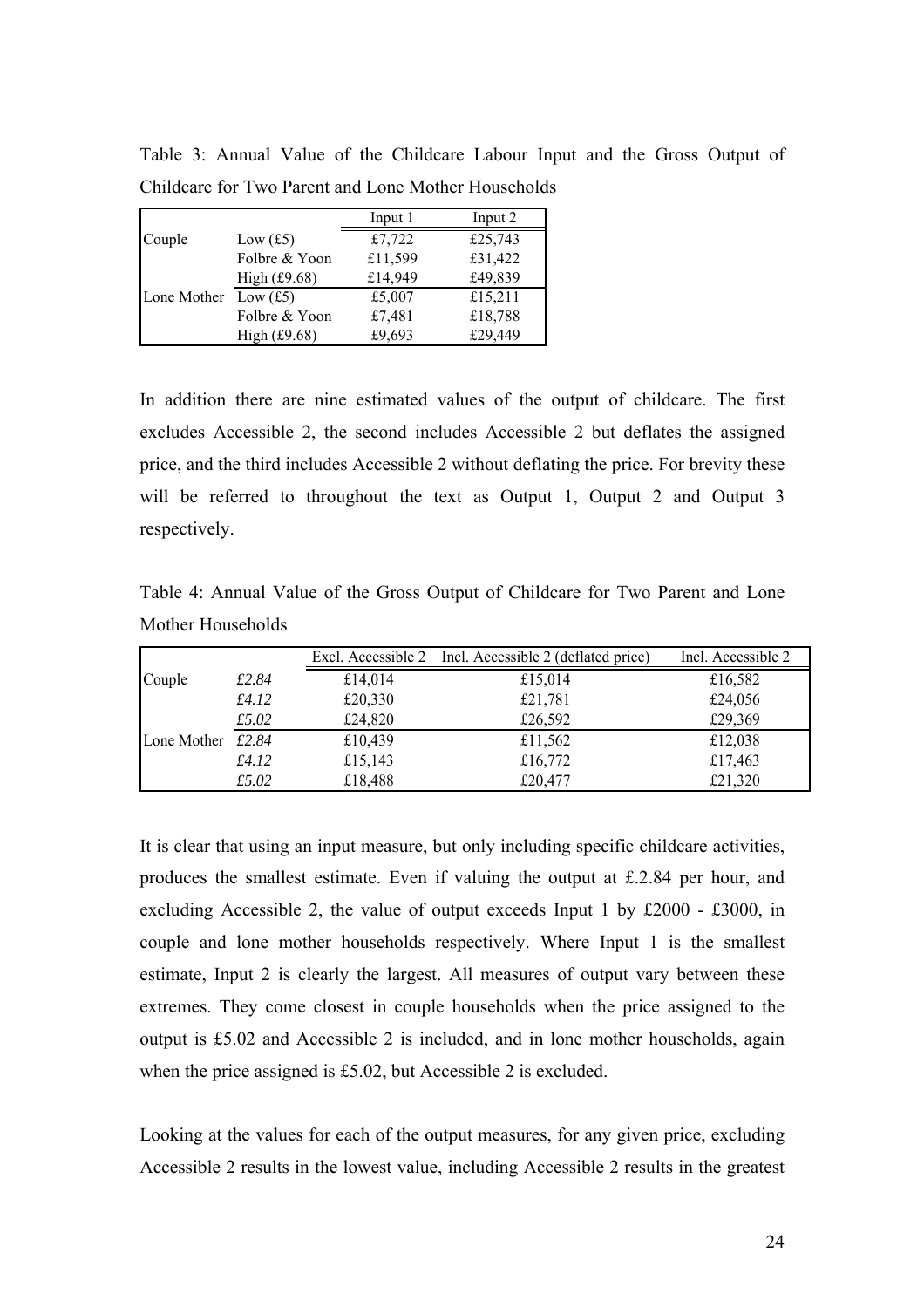value and, whilst including Accessible 2 but deflating the price lies between these two points. Obviously, higher prices produce higher annual values of output. The differences between lone mother households and those with two resident parents, decline considerably when any output measure is used to value the childcare. Therefore, based on these results, an input measure is likely to understate the value of the childcare produced in lone mother households, relative to that which is produced in two parent households. For example, the value of Input 1 is 35% greater in two parent households, and the value of Input 2 is 40% greater in two parent households. Whilst the differences in the value of output is 26%, 27% and 28%, for Output 1, Output 2 and Output3 respectively. It is important to note that the value of the input in two parent households is not twice as large as that which is produced in lone mother households.

#### *6.2 The different contributions of Mothers and Fathers to Household Labour Input*

Table 5 reports the average gross yearly value of Input 1 & 2 for mothers and fathers in two parent households, and the values in lone mother households. The average hourly shadow wages are also reported. Mothers account for approximately two thirds of the total input value produced in two parent households. The majority of the extra value evident in two parent households comes as a result of adding a father's contribution. The values produced by lone mothers are very similar to those for mothers who reside with the father. Perhaps surprisingly, fathers' mean shadow wage is greater than mothers' mean shadow wage, in two parent households for the Input 1 value. Mullan (2006) and others, have shown that fathers tend to engage in more developmental type care, which has been assigned a much higher shadow wage. This is likely to explain this difference. Taking into consideration all time with children, this difference disappears with mothers' average shadow wage being £6.16 and fathers' average shadow wage being £6.04. Lone mothers' average shadow wage is slightly higher for both measures of input, compared to those mothers who reside with the father.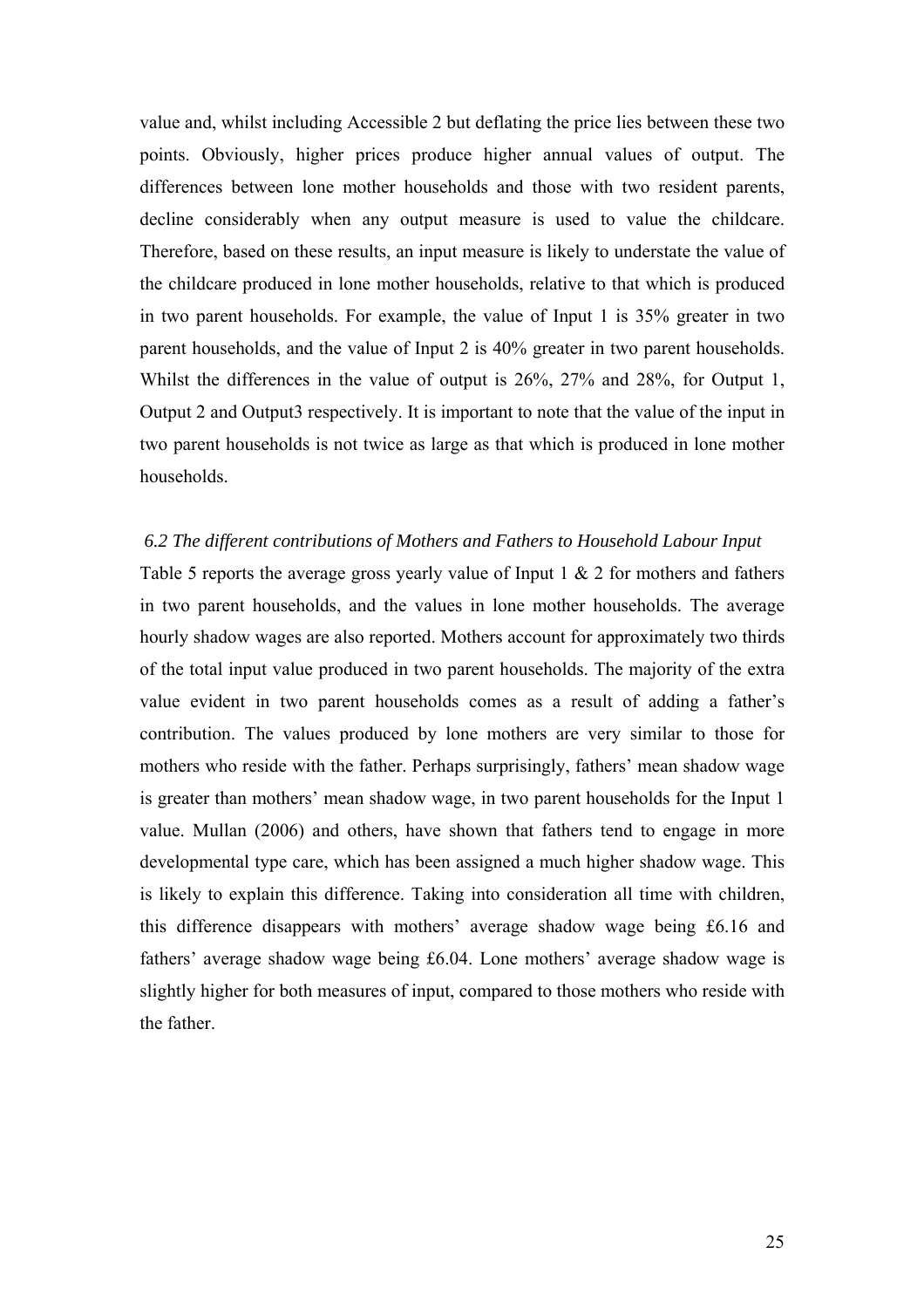|             |                  | Mothers | Fathers |
|-------------|------------------|---------|---------|
| Couple      | Input 1          | £8,173  | £3,426  |
|             | Mean Shadow Wage | £7.59   | £8.05   |
|             | Input 2          | £19,532 | £11,890 |
|             | Mean Shadow Wage | £6.16   | £6.04   |
| Lone Mother | Input 1          | £7,481  |         |
|             | Mean Shadow Wage | £7.71   |         |
|             | Input 2          | £18,788 |         |
|             | Mean Shadow Wage | £6.20   |         |

Table 5: Mothers' and Fathers' Contribution to Total Household Input and the Respective Mean Shadow Wages

# *6.3 Care overlaps in the Gross Value of Output*

Measuring a quantity of childcare from the child's perspective requires that the time when both parents are caring for a child is not double counted. This is not the case for an input measure, where the total time input by mothers and fathers, is summed to give the household total. To understand the impact of the care overlap on the total value of output in two parent families, the value of output is decomposed to show the respective contribution made by mothers and fathers alone, and both together. Results are reported in Table 6.

|          |       | Mothers | Fathers | Both    |
|----------|-------|---------|---------|---------|
| Output 1 | £2.84 | £7,248  | £1,966  | £4,799  |
|          | £4.12 | £10,515 | £2,852  | £6,963  |
|          | £5.02 | £12,837 | £3,482  | £8,500  |
| Output 2 | £2.84 | £7,518  | £2,117  | £5,339  |
|          | £4.12 | £10,907 | £3,072  | £7,745  |
|          | £5.02 | £13,316 | £3,750  | £9,456  |
| Output 3 | £2.84 | £8,105  | £2,375  | £6,102  |
|          | £4.12 | £11,758 | £3,445  | £8,852  |
|          | £5.02 | £14,355 | £4,206  | £10,808 |

Table 6: Care overlaps in two parent households

Whilst mothers in two parent families are contributing much more to the value of the output, a large proportion of the total is produced jointly with fathers. For fathers, the influence of joint care on their total contribution is even more substantial. We see that a mother alone provides the most care, followed by mothers and fathers together, and finally providing the least amount of care: fathers alone. One might value the care a child receives from two parents together, as greater than that provided by one. It is interesting to note however, the differential impact of the deflation factor. Table 7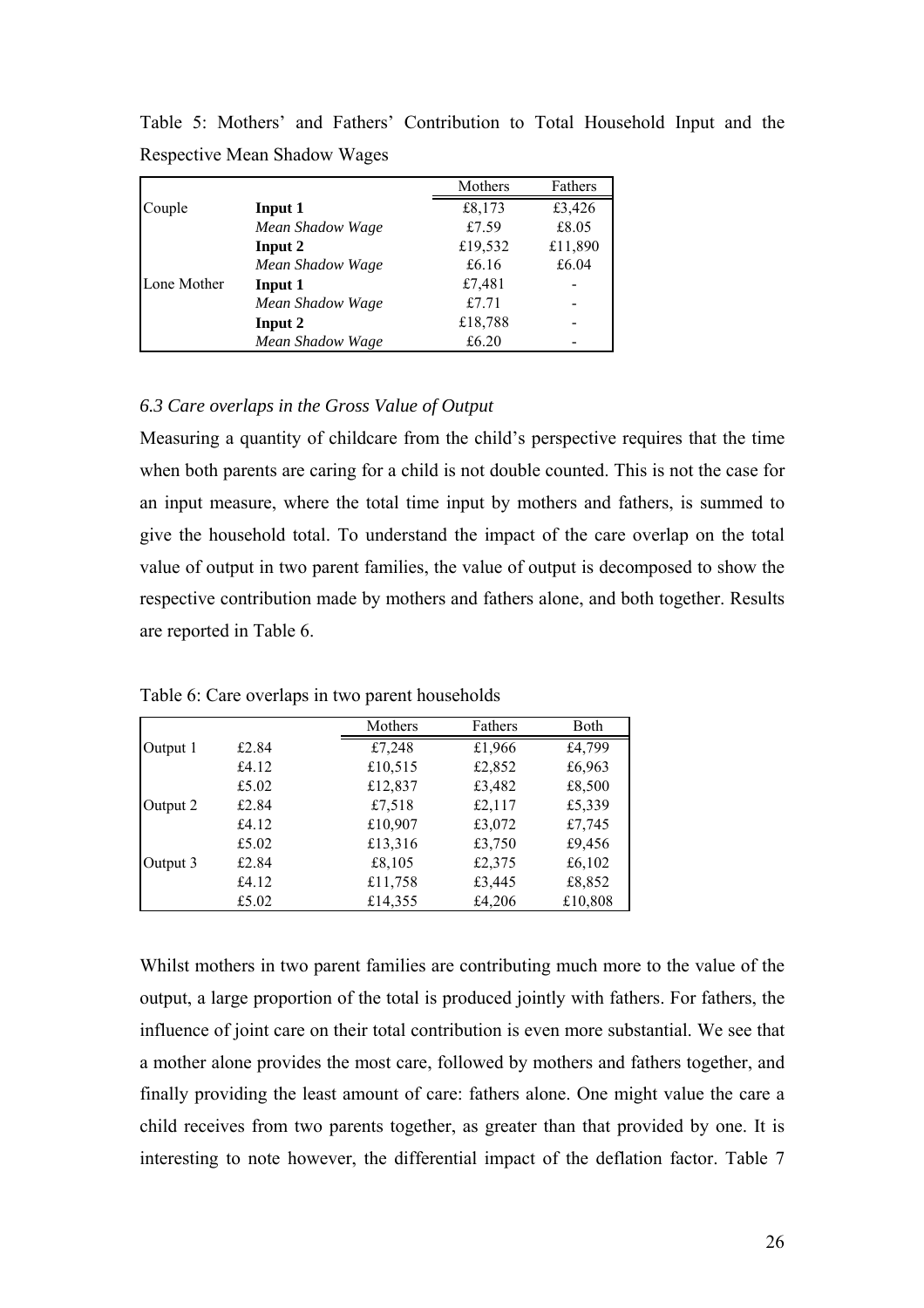shows the percentage change in the value of the gross output of childcare with the addition of Accessible 2 (row 1), and the addition of Accessible 2 but deflating the price (row 2).

Table 7: Impact of the Weight on the Value of Output for Different Carers

|                         | Mothers | Fathers | Both | Lone mother |
|-------------------------|---------|---------|------|-------------|
| Adding Accessible 2 (%) |         |         |      |             |
| Deflated Price $(\% )$  | -       | -14     |      |             |

Mothers' care is affected least by adding Accessible 2, revealing that the care provided by mothers is likely to involve more amounts of closer contact. This is the case for both lone mothers and those living with the father. The value of output in two parent households, when both parents are jointly caring for a child, is affected most by the addition of Accessible 2. What this implies is that relative to being with one parent (especially a mother), time around both parents is more likely to involve lower levels of interaction. Care provided by fathers, is about twice as sensitive compared with mothers, to the addition of Accessible 2 and the subsequent price deflation.

#### *6.4 Number of children*

Figure 3 shows how the annual values of Input 2 and Outputs  $1 - 3$  (for the price equal to £4.12) vary between households containing different numbers of children. As the number of children increases, the value of each output increases by a larger amount than the increase in the value of Input 2, such that in households with three or more children the value of each output, is greater than the value of Input 2. This pattern is more pronounced in lone mother households. For example, the value of each output is approximately equal to the value of Input 2 in lone mother households, which contain two children. It follows that an input measure is likely to overstate the value of childcare in households with fewer numbers of children. The extent of this appears to be greater in two parent households.

The two principal reasons for this are that each of the output measures do not double count the care provided by both parents together. Table 5 highlighted the magnitude of this joint care. The second major reason for the difference lies in the prices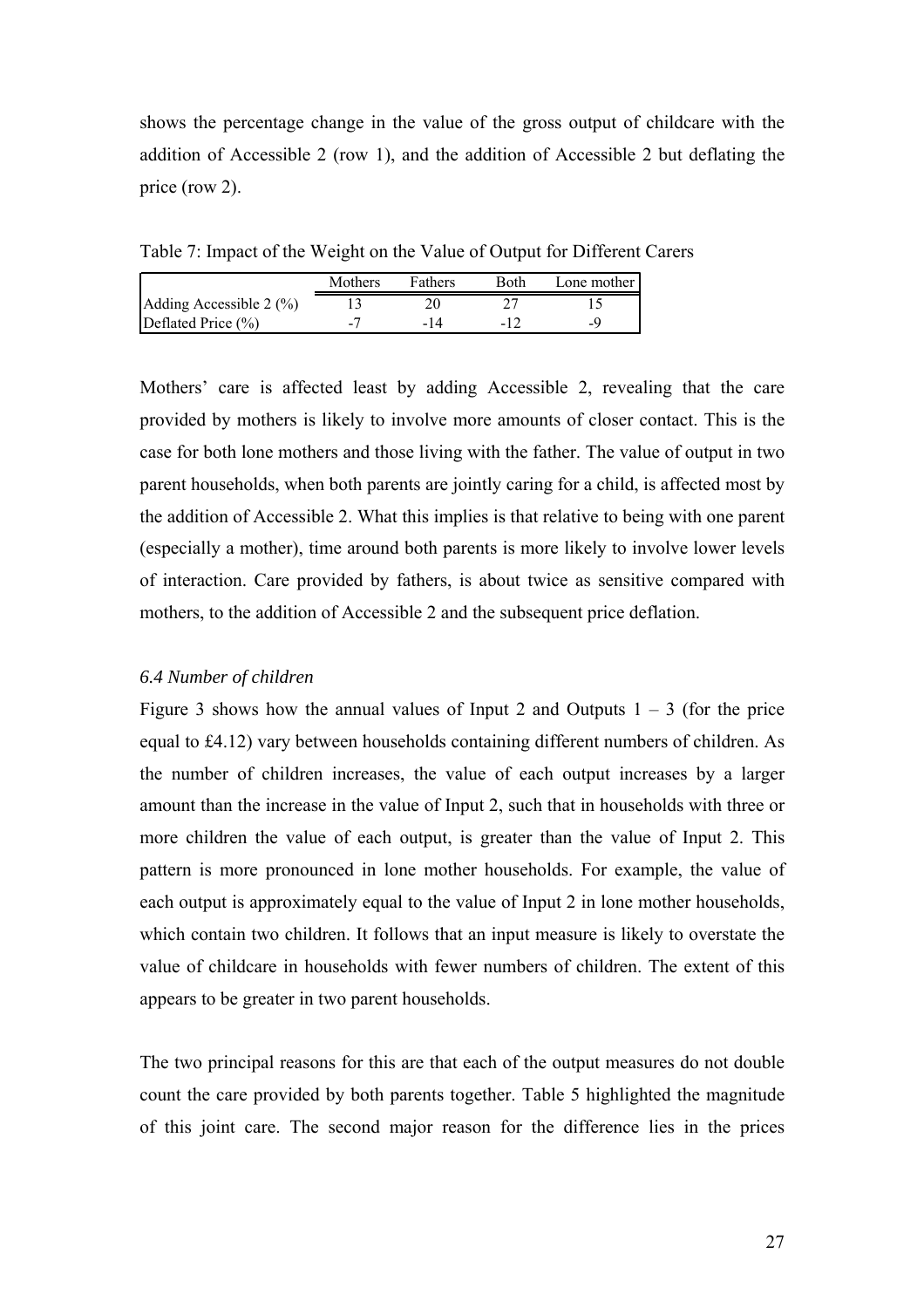assigned to the time. The price per hour, on average, assigned to the labour input is greater than the price per hour assigned to the output.



Figure 3: Total Labour Input, Gross Output (£4.12) and the Number of Children in Couple and Lone Mother Households

Figure 3 also includes the value of Input 1, which is most similar to the output value in households with a single child, although the value of the output in lone mother households exceeds Input 1. The measure of the output contains a higher amount of time than the measure of Input 1, and where they to be priced identically, the output values would exceed the Input 1 value. The main point to highlight is that an input based value of childcare is very likely to be an underestimate, for households with more than one child, when only the time spent doing specific care activities is included in the valuation. This suggests a strong case for using a more extended definition of care, if employing an input based valuation, especially in households with more than one child.

#### *6.5 Age of youngest child*

Figure 4 shows that, as might be expected the value of childcare is smaller in the household where the age of the youngest child is older. In two parent households the value of Input 2 is always greater than each of the values of the output and this difference becomes greater as the age of the youngest child increases. In lone mother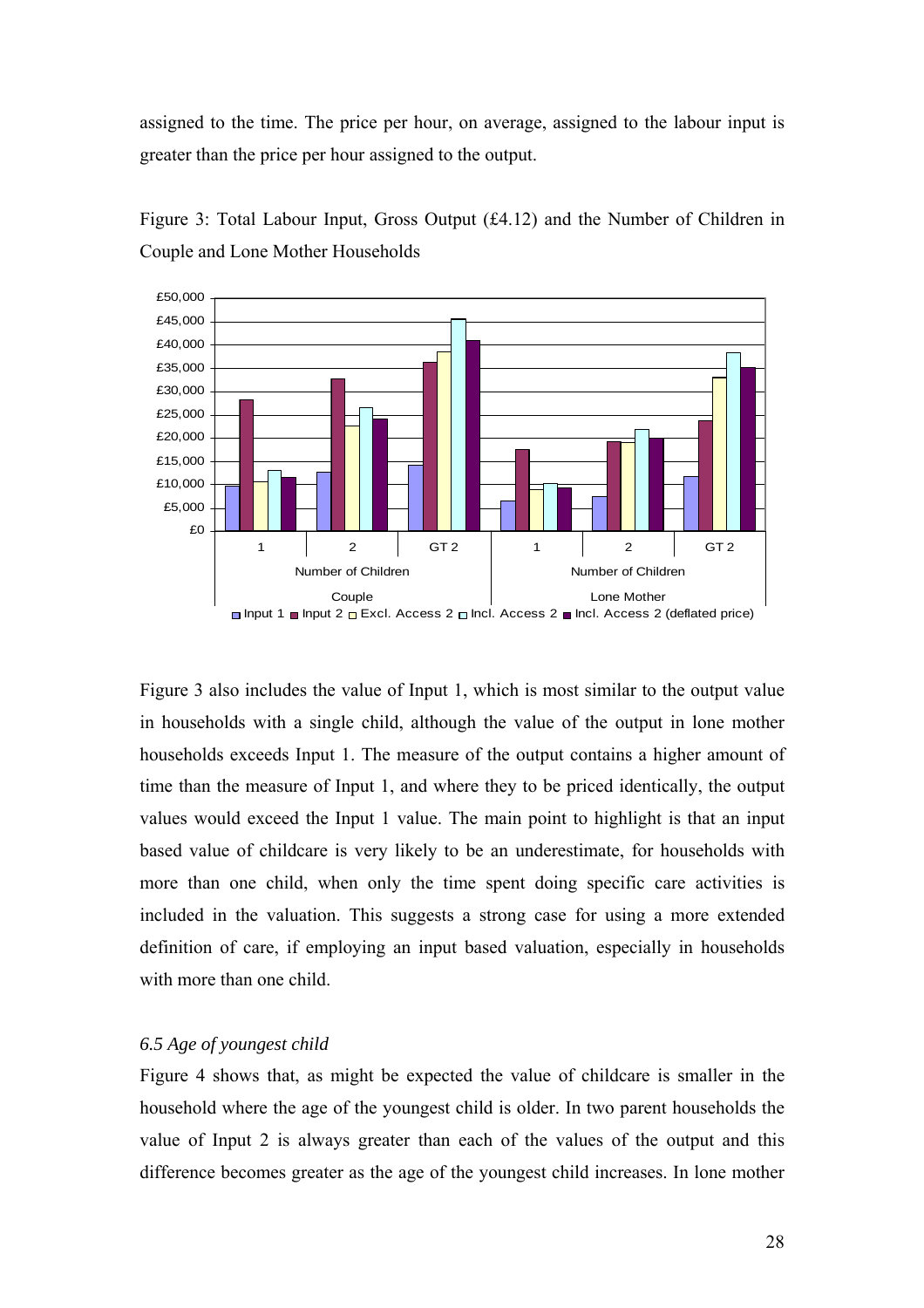households, the values of each of the outputs is greater than Input 2 in households where the age of the youngest child is  $0 - 2$  years, and approximates the value of Input 2 in households where the age of the youngest child is  $3 - 4$  years.



Figure 4: Total Input, Gross Output  $(f4.12)$  and the Age of the Youngest Child

What this suggests it that the input measure is likely to overstate the value of care in households where the age profile of the children is older. This pattern appears to be greater in two parent households. One final thing to note relates to adding Accessible 2. In households where the youngest child is aged  $5 - 9$  years or  $10 - 13$  years, adding Accessible 2 increases the value of output quite significantly. In the latter group the value almost doubles increasing from £7,651 to £14,483 in two parent households. In lone mother households the value increases from £5,765 to £8,888. The difference resulting from including Accessible 2 is therefore greater in two parent households. The main reason for this is that much a large proportion of Accessible 2 is when a child is around both parents. Mullan (forthcoming) showed that children in two parent household spent significantly more time in time in these lower levels of involvement, compared to children in lone mother households. Lastly, it is apparent that deflating the price of the output results in a value that lies between the values of output excluding and including Accessible 2. Increasing or decreasing the deflation factor will shift this value up or down respectively.

 $\Box$  Input 2  $\Box$  Excl. Access 2  $\Box$  Incl. Access 2  $\Box$  Incl. Access 2 (deflated price)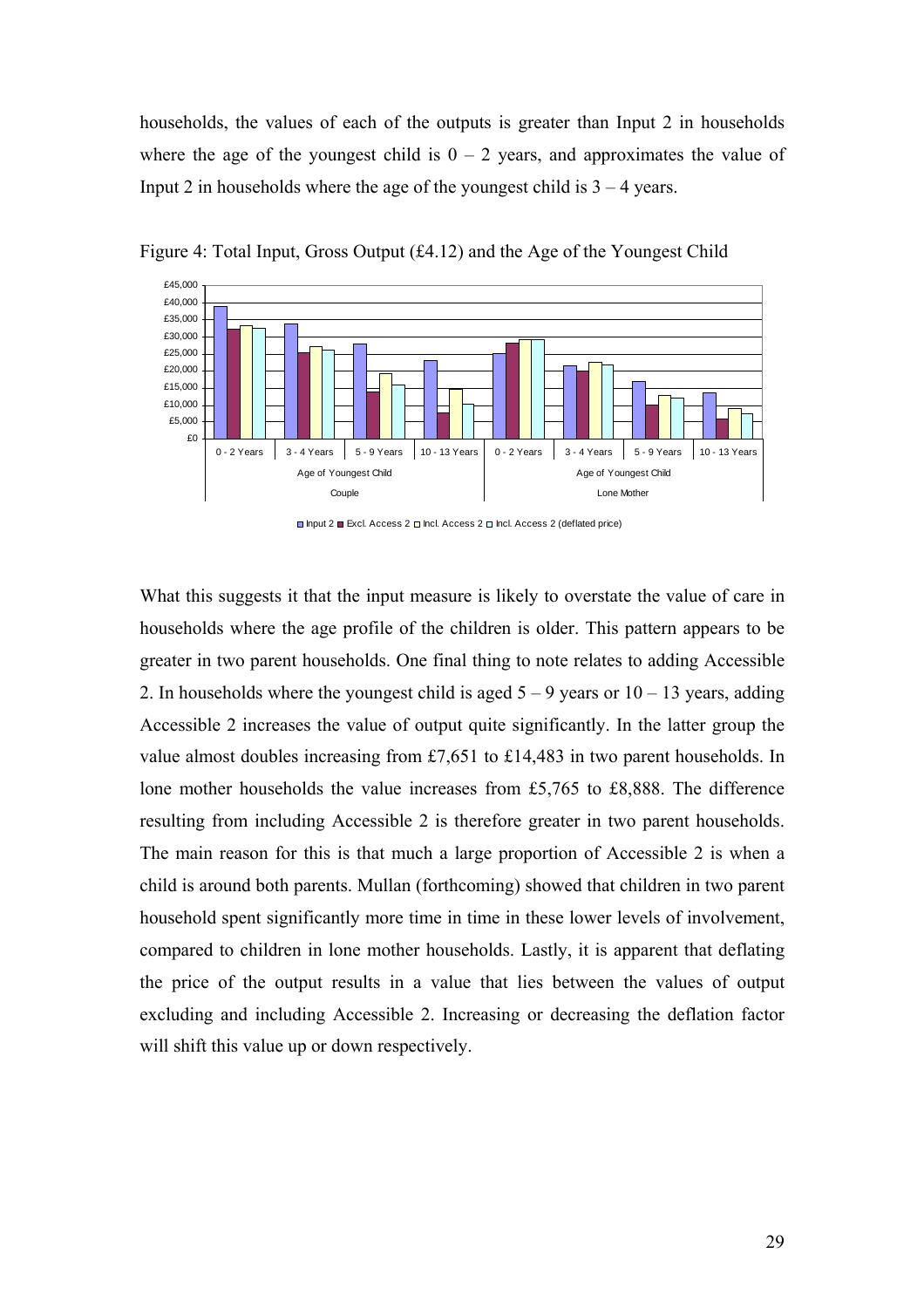#### *6.6 Age and the number of children*

To assess the impact of the number of children of differing ages on the value of the three outputs, 'descriptive regressions'19 were run including variables for the number of children in four age categories, controlling only for household type. The regressions are run through the origin, imposing the restriction that zero children results in no care. Figure 5 plots the coefficients from the regressions of the number of children of different ages on Input 2 and each of the three measures of the gross output of care for the price equal to £4.12.



Figure 5: Total Input, Gross Output (£4.12), and Age and the Number of Children

 $\Box$  Input 2  $\Box$  Excl. Access 2  $\Box$  Incl. Access 2  $\Box$  Incl. Access 2 (deflated price)

What Figure 5 shows, other things equal, is the increase in the value of childcare resulting from an extra child at differing ages. The effect on the value of the output of including Accessible 2 is again strongest for children aged  $10 - 13$  years. The deflated measure (Output 3) offers a compromise between excluding Accessible 2 altogether, or including it but not deflating the price. Focusing on the output measure including Accessible 2 but deflating the price, a child aged  $10 - 13$  will add just under £6,000 to the value of the output a household produces. A younger child aged between  $3 - 4$ years will add about £18,000 per year to the value of output. There is a significant dip in output as children reach school age  $(5 + \text{years})$ . It is possible to speculate here about the impact of imputing different values of the output/input ratios. Imputing higher ratios for children aged  $5 - 7$  years will result in a higher value for children in the  $5 - 9$  years group. Imputing a ratio equal 1 for children aged  $3 - 4$  years will

 $\overline{a}$ 

 $19$  Ginther and Pollack (2004) use this phrase.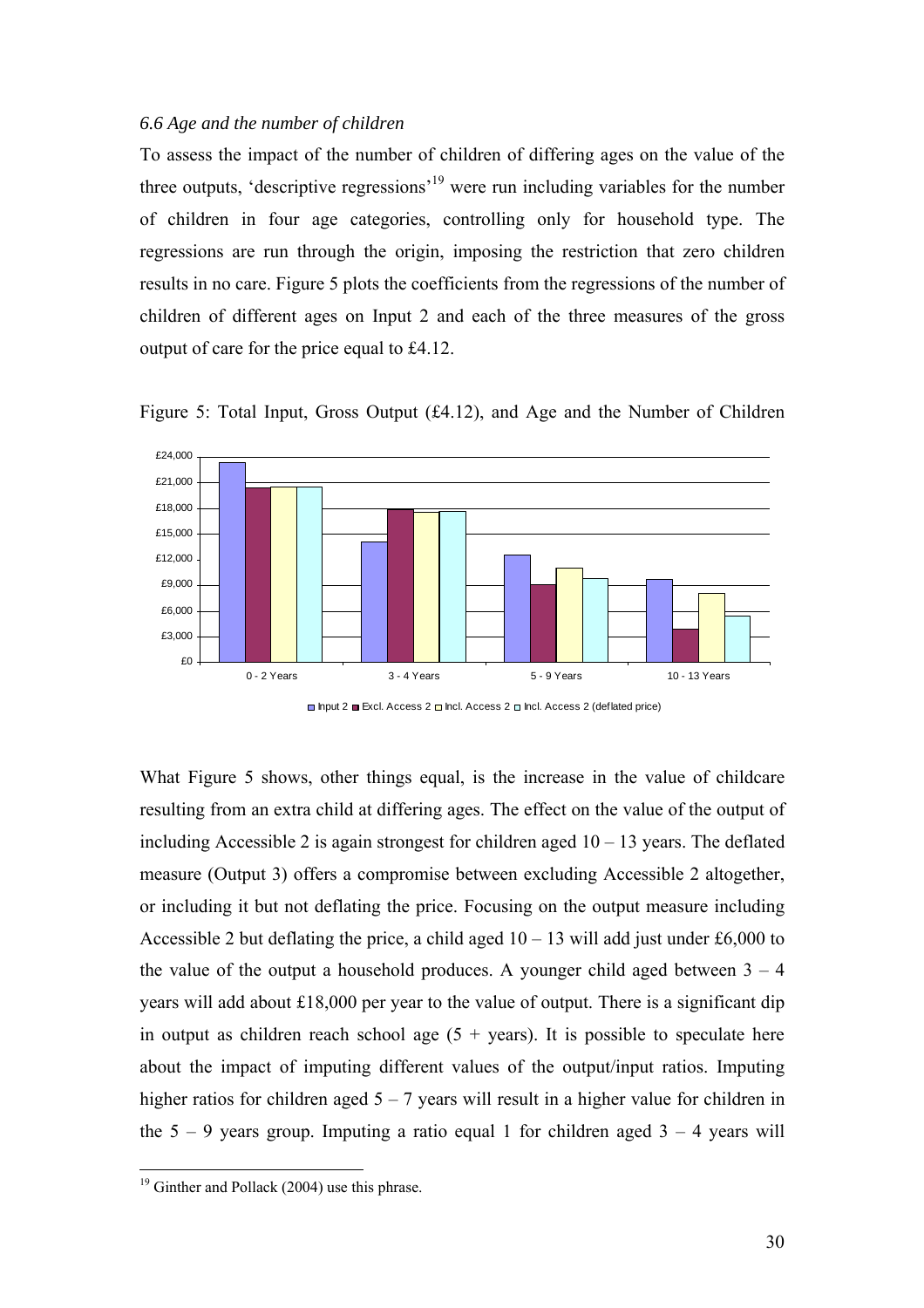increase the value of output for children in this group. The decline in the Input 2 value is very steep when moving from a child aged  $0 - 2$  years to a child aged  $3 - 4$  years. In this latter group, the output measures exceed the input measure.

## *6.7 Childcare and GDP*

It is often customary to report the value of household production in aggregate terms, so as to compare with the level of GDP. Figure 6 shows the value of household production of childcare in the UK as a proportion of GDP in 2005 for all eleven estimates.



Figure 6: Parental Childcare and GDP

The pattern of results observed when looking at household annual totals in Table 4, is reflected here when looking at the proportion of GDP. All output measures lie between Input 1 and Input 2. Input 1 is the most comparable to other measures of the value of childcare using the input approach. Recalling from above Sousa-Poza et al (2001) found values that ranged from 5% - 8% of GDP. I find values that range from 3.6% - 7% of GDP (2005). Using the Folbre & Yoon method I find a value 5.4% of GDP (2005). Most of this range lies above the Finnish figure of 4% also quoted above, probably because I use a specialist replacement cost method, and because I include secondary activity childcare. Perhaps more importantly though, state support in the provision of childcare is very high in Finland as is female labour force participation. The broader measure of childcare (Input 2) ranges from 12% - 23.2% of GDP. With the Folbre & Yoon method of valuation the value is 14.6% of GDP.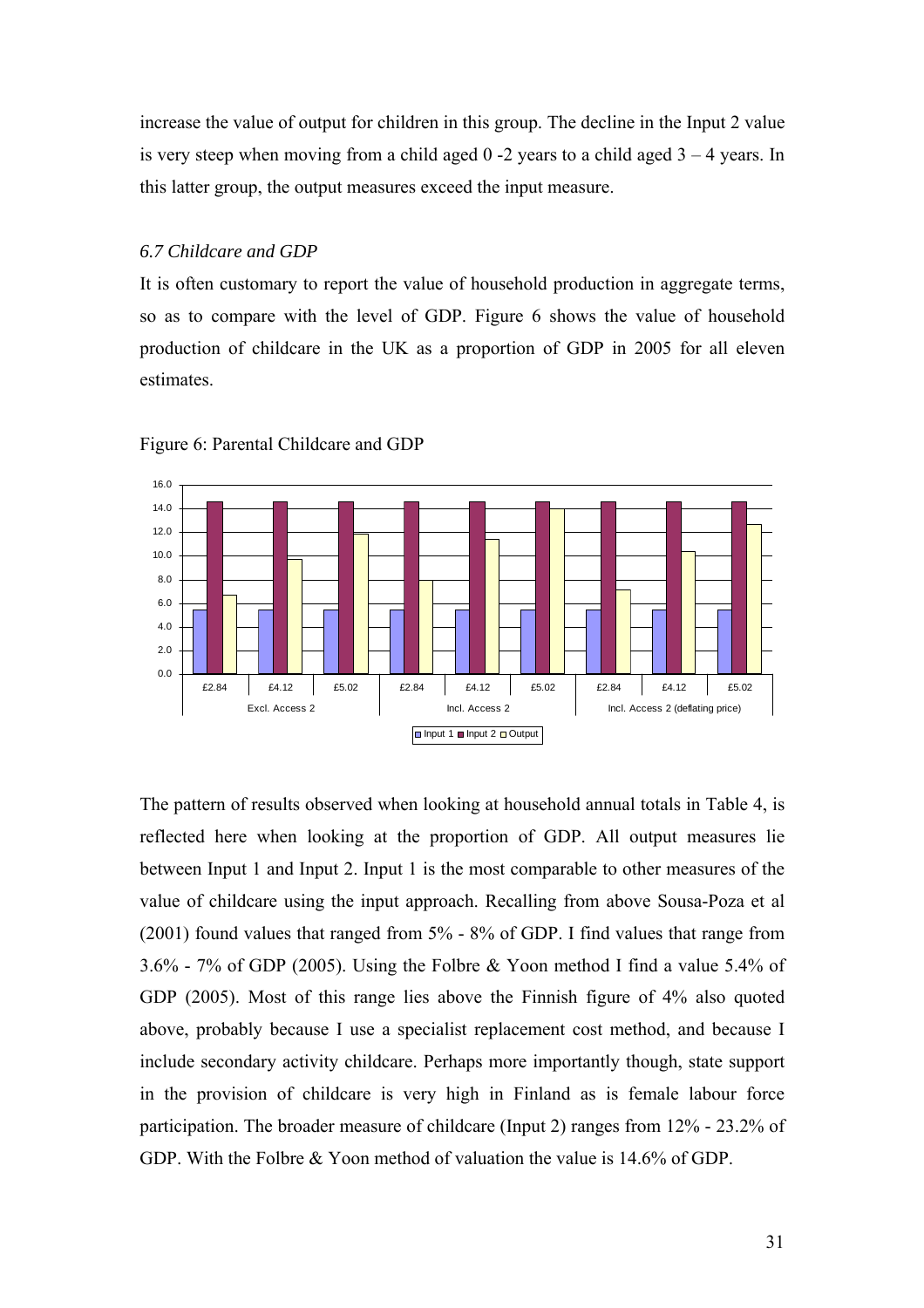Holloway & Tamplin (2001) report a value of childcare that ranged from 9% - 13% of GDP, excluding time the child was sleeping. Taking the output priced at £2.84, which is closest to the price they assign, the estimate ranges from 6.7% - 7.9% of GDP. Deflating this price having included Accessible 2, results in a value of output of 7.1% of GDP. This suggests that the upper ranges of the ONS estimate, where the assumed amount of unsupervised time is lowest, are overestimates. It should also be noted that the Holloway & Tamplin estimate includes all carers and not only parents. Furthermore they valued care provided for children aged  $0 - 15$  years.

The output value produced where Accessible 2 has been included, the price assigned to the output is £5.02, and not deflated, roughly approximates the input value produced using the Folbre & Yoon method, and including supervisory care, at 14% of GDP. Alternatively (not shown in Figure 6), the lowest value of Input 2 (12%) approximates the output measure priced at £5.02 and excluding Accessible 2, or including it but deflating the price.

# *6.8 Childcare and Annual Net Personal Income from Employment*

Having looked at the aggregate value of childcare and compared it to GDP, the imputed income from childcare (Input  $1 \& 2$ ) is now compared to the net annual income from employment for men and women. Figure 7 shows the effect of adding Input 1 and Figure 8 shows the effect of adding Input 2.

In both cases, but more so with respect to Input 2, the 'income' gap between men and women falls with the addition of imputed income for childcare. Total 'income' for men is £29,396 and for women it is £28,315 after adding Input 2. This emphasises the importance of placing a value on household production. If it were possible to find some common denominator (other than money), so as to compare activities carried out in the market and in the home, we would reach a very similar conclusion. Considering both, in the same terms, results in a more balanced picture of what is actually being produced in society.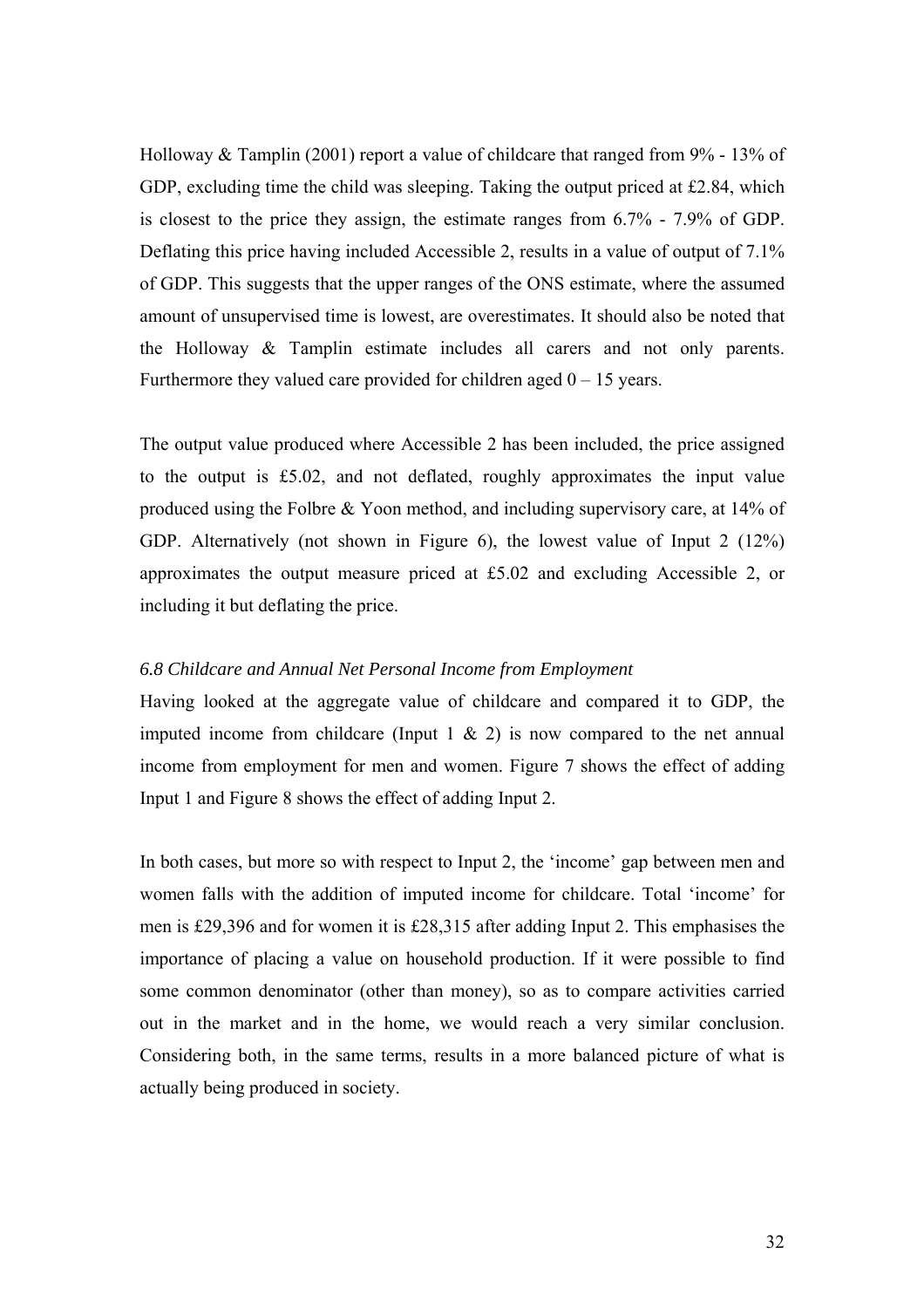

Figure 7: Childcare Activities (Input 1) and Annual Net Personal Income





# **7. Conclusion**

Valuing household production is an exercise fraught with difficult questions: theoretical, philosophical and empirical. This can be used as an excuse not to do it. There are few who would argue that the quality of care provided in the market is superior to that which is provided within the home. The absolute advantage that parents possess in the provision of the care of their children is something the market could, and should, never compete with. The market however provides some benchmark from which to gauge the economic worth of the care provided by parents.

Recall the critique at the outset of this paper, which argued that a failure to place a value on home produced childcare led to an impression that it was valueless (0),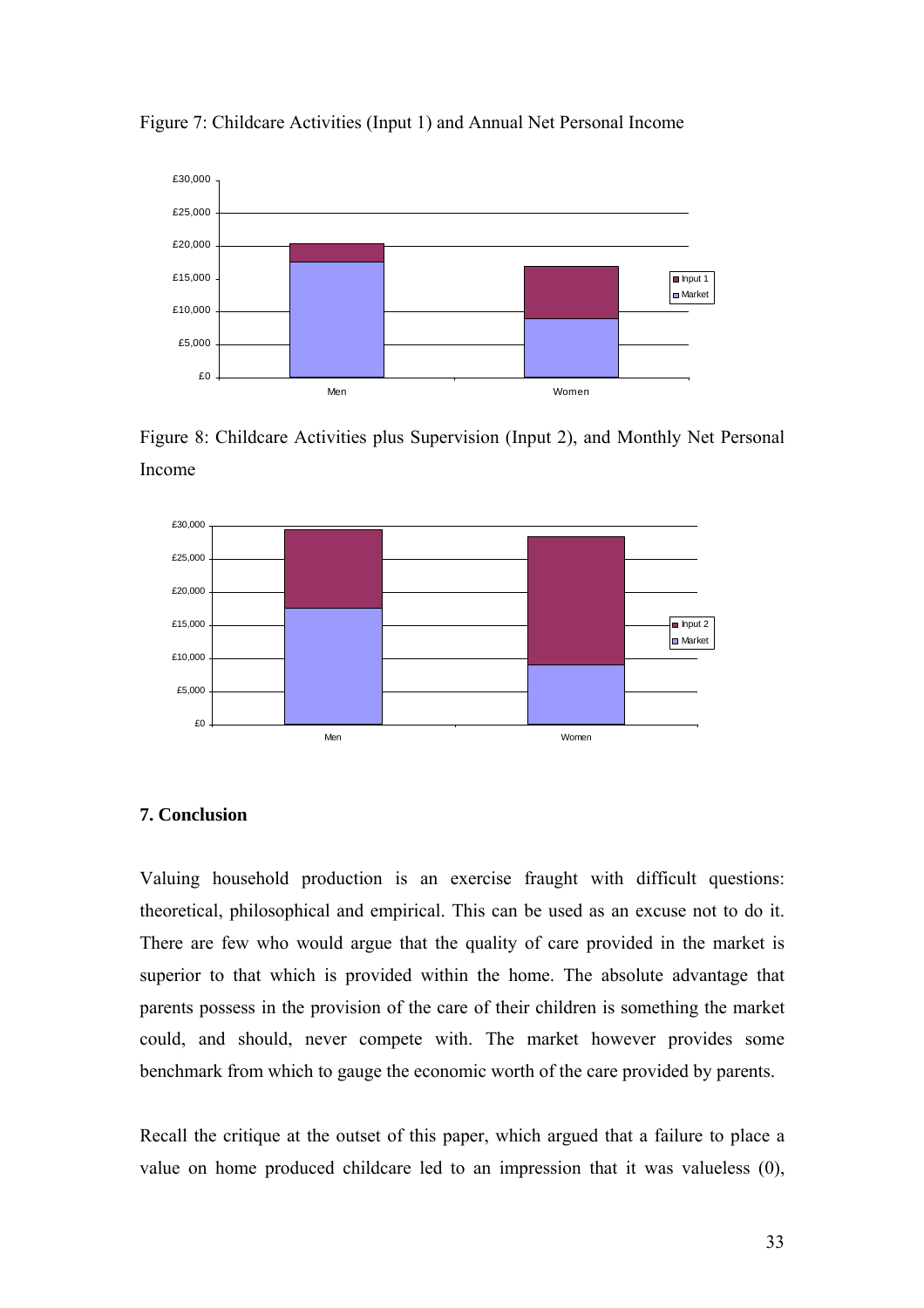rather than priceless  $(\infty)$ . Whilst it is possible to conclude with single a point estimate, it seems more reasonable to start from a position which states that the potential value of the household production of childcare, lies somewhere between 0 and  $\infty$ , and then basically attempt to narrow the range. Given the large number of assumptions associated with an exercise such as this, it seems reasonable to present a range within which the value can be said to lie.

The prices assigned to household production are not generated 'naturally' as part of an economic process. There is therefore no theoretical basis for the income and expenditure accounts to balance. The number of parents and the number of children appear to be strong factors in mediating the relationship between inputs and outputs. The number of resident parents is going to affect any measure of the parental input into childcare within any individual household. Two resident parents will produce a higher value of childcare, if using an input method, compared to a household with a lone mother. This disparity is not as pronounced when the output method is used. The output measure however, will not fully reflect the total time input into the process in smaller families, as fewer children results in less output. These patterns are going to be more or less pronounced if a higher or lower price is assigned to the output.

The difference in the wages paid to carers, or prices charged per-child, also clearly have a bearing on the outcome of the two methods. However, allowing for the prices to differ, there are times when the input and output measure are roughly similar. In lone mother households, when the ratio of children to carers is 2:1 the input and output methods are similar, and in two parent households when the ratio of children to carers is 3:2/4:2, the input and output methods produce similar values. This occurs when the price of output per child per hour is £4.12, which could be argued to be very high, although not unheard of in the market.

The principal purpose of this paper has been to detail a method for valuing the inputs to, and outputs from childcare provided by the household. Many important issues and questions have been mentioned only in passing. It is important to take some time to reflect on some of these here. This measure of childcare has excluded the time children spend sleeping. Clearly children are still being cared for, and obviously adding this time, even at a very low price, would increase the resulting value of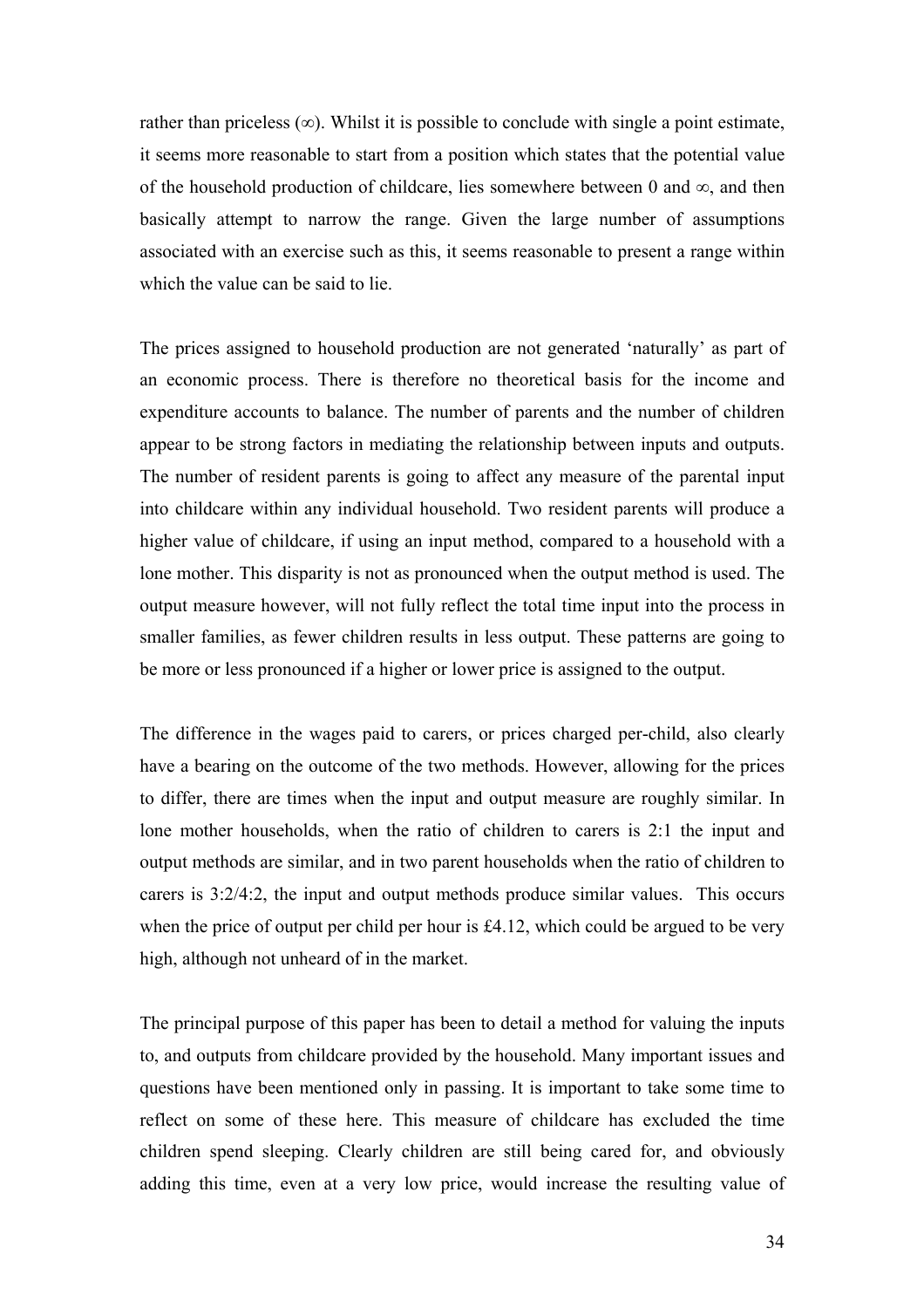childcare quite significantly. A second very important issue relates to joint production. This is much more an issue if attempting to place a value on all household production, using an input method. Perhaps, some of the time included in the Input 2 measure would also be included in measures of the value of other activities like cooking and cleaning for example.

From the discussion at the outset of the paper it was concluded that it was preferable to measure the inputs and outputs of household production independently. This paper has sought to show, that whilst valuing childcare using both an input and an output measure is something that requires considerable data, it is nonetheless feasible. In particular it has shown that with diary information completed by children, an output method is possible, as well as the usual input method. The more information that children provide independently of their parents the better this measure becomes.

# References

Alder, H. J., & Oli Hawrylyshyn (1978). "Estimates of the Value of Household Work, Canada 1961 and 1971." Review of Income and Wealth **24**(4): 333-355.

Becker, G. (1965). "A Theory of the Allocation of Time." The Economic Journal **75**(299): 493-517.

Birnbaum, B.G. & Ferber, M.A. Housework: Priceless or Valueless? Review of Income of Wealth. Series 26. 1980 pp. 387-400

Bivens, G. E., Carol B. Volker (1986). "A Value-Added Approach to Household Production: The Special Case of Meal Preparation." The Journal of Consumer Research **13**(2): 272-279.

Bos (2003). The National Accounts as a Tool for Analysis and Policy: Past, Present and Future. F. Bos. Netherlands

Clarke, C., (1958) The Economics of Housework. Bulletin of the Oxford Institute of Statistics. May.

Dalenberg, D., John Fitzgerald & John Wicks (2004). "Direct valuation of personal care by households." Population Research and Policy Review **23**: 73-89.

Eichler, M. (1985). The Connection between Paid and Unpaid Labour. Women's Paid and Unpaid Work: Historical and Contemporary Perspectives. P. Bourne. Toronto, New Hogtown Press.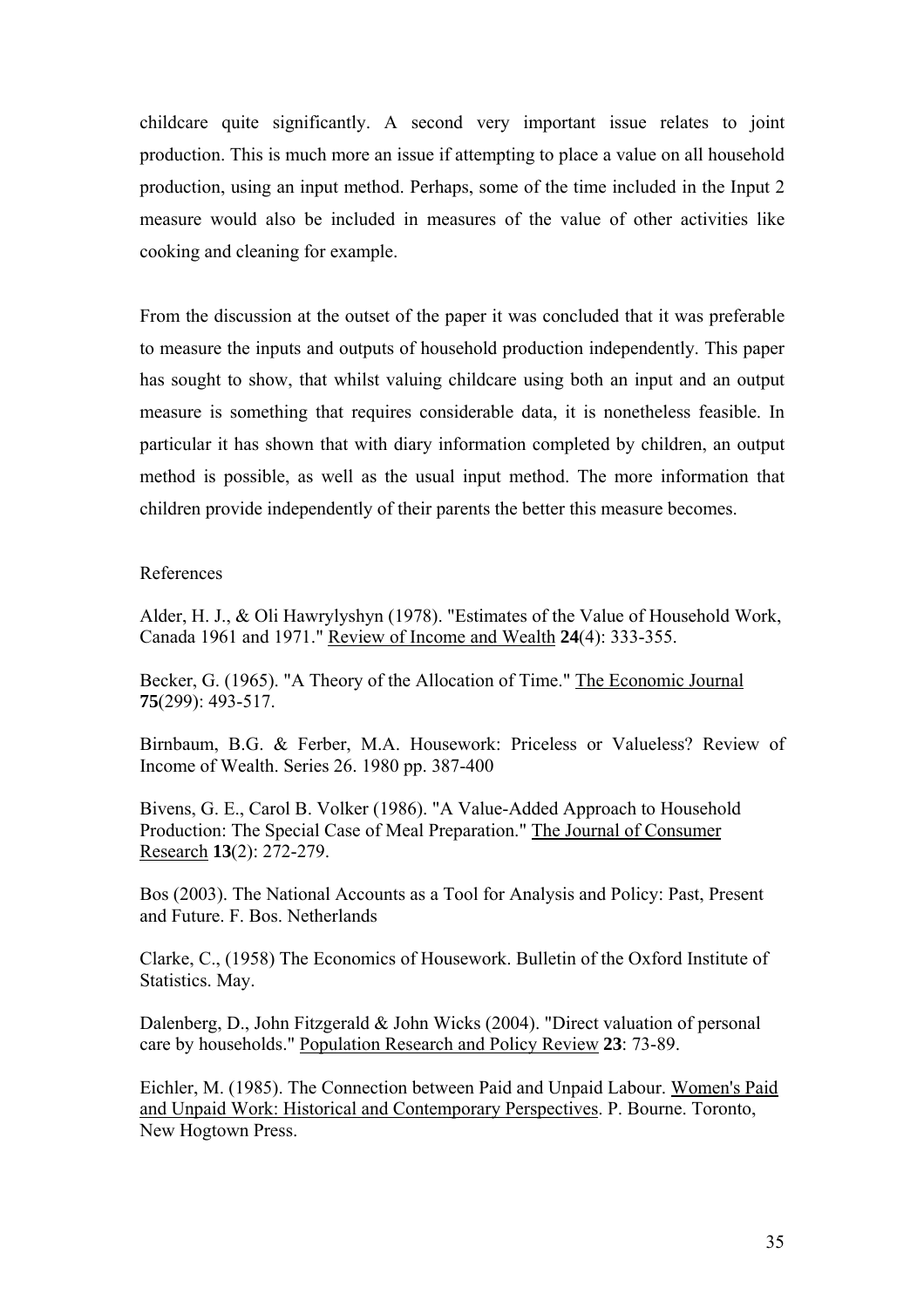Ferber, M.A. & Carole A. Greene Housework vs. Market Work: some evidence how the decision is made. Review of Income and Wealth. Series 29 1983 pp. 147-159

Folbre, N. & Yoon, J. (2005) The Value of Unpaid Childcare in the US in 2003. Paper presented at the meetings of the Allied Social Science Association, Boston. January  $5<sup>th</sup>$ , 2006.

Gershuny, J. (1979) The Informal Economy: Its Role in Post-Industrial Society. Futures. February.

Gershuny, J. (2000). Changing Times, Work and Leisure in Postindustrial Society. Oxford, Oxford University Press.

Gershuny (2005) Time Allocation and the Comprehensive Accounting of Economic Activity. Working Papers of the Institute of Social and Economic Research, paper 2005-8. Colchester: University of Essex.

Ginther & Pollak (2004) Family Structures and Children's Educational Outcomes: Blended Families, Stylised Facts, and Descriptive Regressions. Demography. Vol 41. No. 4. November 2004. PP. 671-696

Goldschmidt-Clermont, L. (1983). "Output Related Valuations of Unpaid Household Work: A Challenge for time-use studies." Home Economics Research Journal **12**(2): 127-132.

Goldschmidt-Clermont, L. (1990). "Economic measurement of non-market household activities, Is it useful and feasible?" International Labour Review **129**(3): 279-299.

Goldschmidt-Clermont, L. (1993a). "Monetary Valuation of Unpaid Work: Arguing for an Output Measurement." Bulletin of Labour Statistics **4**: xi-xviii.

Goldschmidt-Clermont, L. (1993b). "Monetary Valuation of Non-Market Productive Time Methodological Considerations." Review of Income and Wealth **39**(4): 419-434.

Gronau, R. (1997). "The Theory of Home Production: The Past Ten Years." Journal of Labour Economics **15**(2): 197-205.

Hawrylyshyn, O., (1976) The Value of Household Services: A Survey of Empirical Estimates. Review of Income and Wealth. Vol. 22. pp: 101 - 131

Hawrylyshyn, O. (1977). "Towards a Definition of Non-Market Activities." Review of Income and Wealth **23**(1): 79-96.

Hicks (1982) Money, Interest and Wages. Collected Essays on Economic Theory, Volume Two. Basil Blackwell: Oxford

Holloway, S., Tamplin, S., (2001). Valuing Informal Childcare in the UK. Office for National Statistics. London. September.

INSTRAW (1995). Measurement of Women and Men's Contribution to Development Through Time-Use: The Case of the Dominican Republic. Santo Domingo.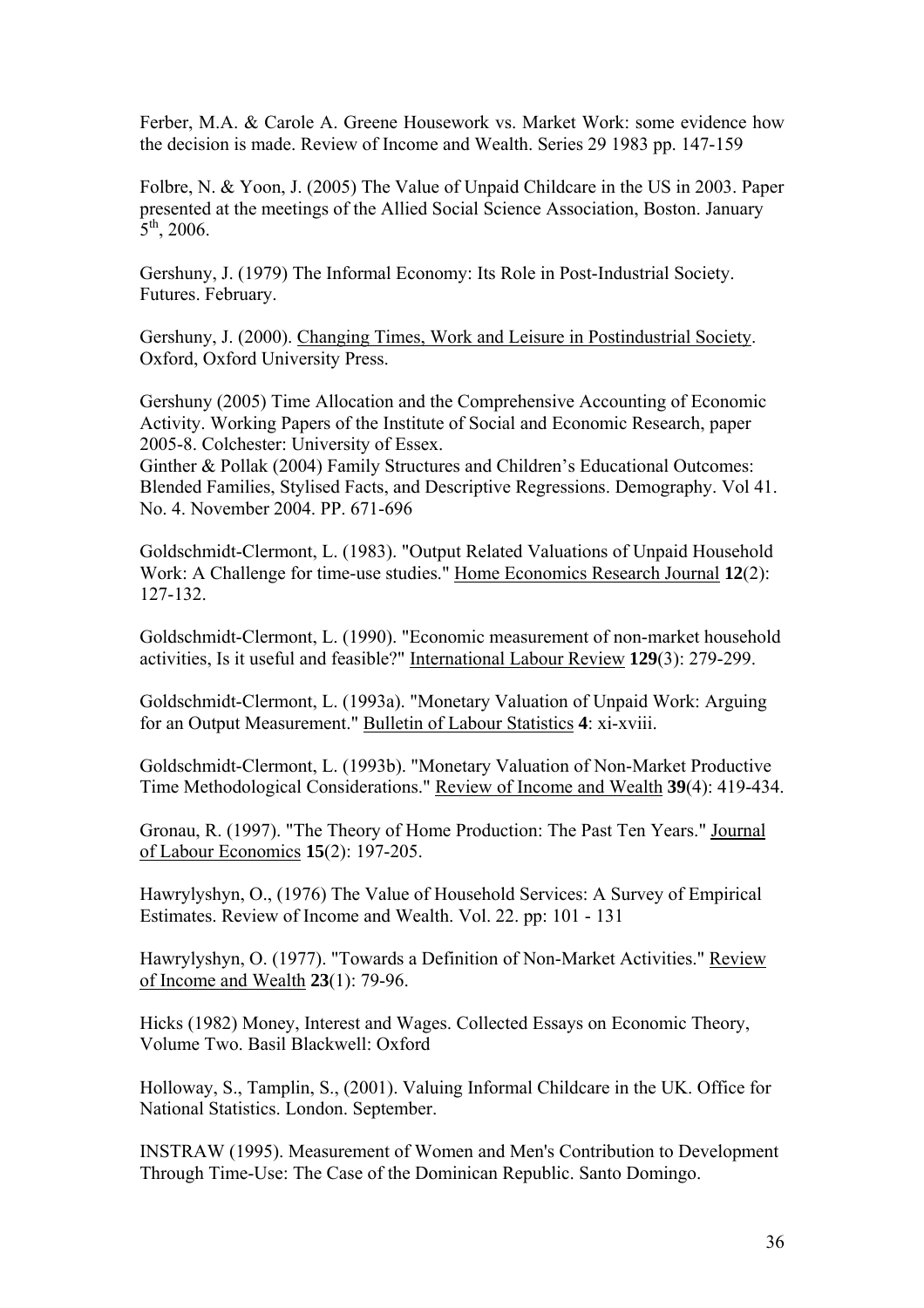INSTRAW (1996). Valuation of Household Production. Santo Domingo.

Juster, F. T. (1990). "Rethinking Utility Theory." Journal of Behavioural Economics **19**(2): 155-179.

Juster, F. T., Frank P. Stafford (1991). "The Allocation of Time: Empirical Findings, Behavioural Models, and Problems of Measurement`." Journal of Economic Literature **29**(2): 471-522.

Kuznets, S., (1944) National Income and its Composition, Vol. II. pp: 431-433, NBER.

Landefeld, S.J., & McCulla, S.H., (2000) Accounting for Nonmarket Household Production within a National Accounts Framework. Review of Income and Wealth. Vol. 46. No. 3 PP: 289-307

Landefeld, S.J., Fraumeni, B.M. & Vojtech, C.M. (2005) Accounting for Nonmarket Production: A Prototype Satellite Account Using the American Time Use Survey. Presented as the ATUS Early Results Conference. Washington.

Macdonald, M. (1995). "Feminist Economics: From Theory to Research." The Canadian Journal of Economics **28**(1): 159-176.

Mullan, K., (April 2007) 'Quantifying Parental Childcare in the United Kingdom', ISER Working Paper 2007-49. Colchester: University of Essex.

Mullan, K.(Forthcoming) 'A Child's Eye View of Childcare: Children's Activities in the Context of the Care Provided by Parents' ISER Working Paper 2007-49. Colchester: University of Essex

Murphy, M. The Value of Non-Market Household Production: Opportunity Cost vs. Market Cost Estimates. Review of Income and Wealth. Series 24, 1798 pp. 243-255.

---------------Comparative Estimates of the Value of Household Work in the United States for 1976. Review of Income and Wealth. Series 28 No. 1 March 1982 pp. 29- 43

National Research Council. (2005) Beyond the Market: Designing Nonmarket Accounts for the United States. Panel; to Study the Design of Nonmarket Accounts, K.G. Abraham and C. Mackie, eds. Committee on National Statistics, Division of Behavioural and Social Sciences and Education. Washington DC: The National Academies Press.

Nordhaus, W. D., & James Tobin (1973). Is Growth Obsolete? The Measurement of Economic and Social Performance. M. Moss. New York, NBER.

Quah, E. (1993). Economic and Home Production: Theory and measurement. Aldershot, Avebury.